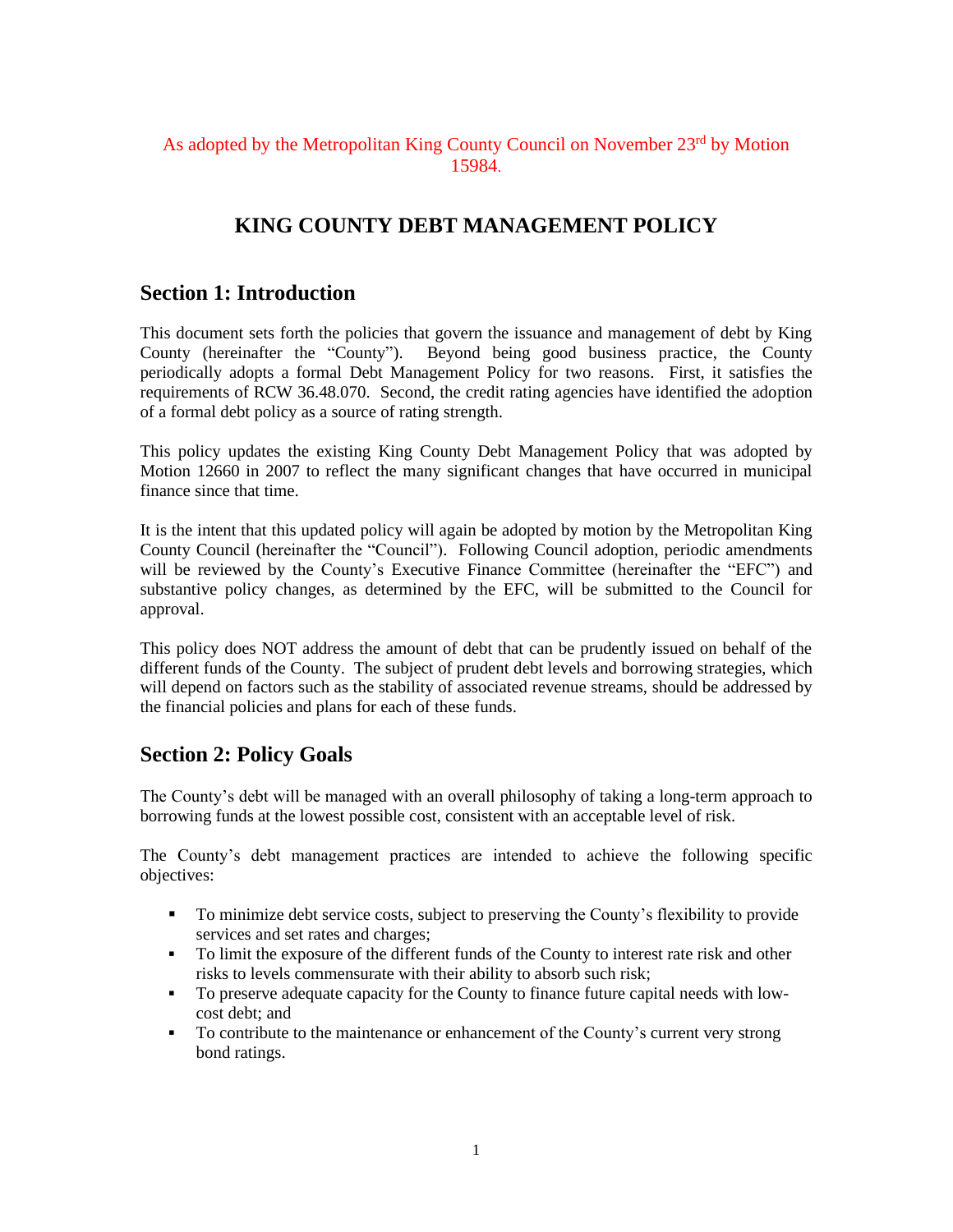## **Section 3: Roles & Responsibilities in the Debt Issuance Process**

### **3.1 King County Council**

The Council is responsible for the adoption of legislation necessary for the issuance of all County debt.

### **3.2 Finance and Business Operations Division**

The Finance and Business Operations Division (hereinafter the "Division") within the Department of Executive Services is responsible for identifying potential borrowing strategies, coordinating all of the work necessary for the issuance of such debt, and for the subsequent administration thereof, including ensuring the County's compliance with adopted post-issuance procedures required by the Internal Revenue Service (hereinafter "the IRS") and continuing disclosure undertakings.

#### **3.3 King County Agencies**

Individual County agencies, working through the Office of Performance, Strategy and Budget (hereinafter "PSB"), are responsible for providing adequate advance notification of the need for borrowing, responding to due diligence inquiries regarding such borrowings, and for providing information required by the Division needed for the issuance and the subsequent administration of such debt, including ensuring the County's compliance with adopted post-issuance procedures required by the IRS.

Each County agency bears responsibility for the accuracy of information provided to the Division.

#### **3.4 Executive Finance Committee**

The EFC is responsible for periodically reviewing the Debt Management Policy and recommending any substantive changes to the Executive and Council for adoption. The EFC also has the authority to amend the policy for non-substantive changes to clarify the intent of the existing policy and related practices.

The EFC is also responsible for the approval of all Inter-Fund Loans and County procedures relating to debt administration.

## **Section 4: Type of Debt Instruments**

### **4.1 Bonds**

The great majority of the debt issued by the County will take the form of fixed rate municipal bonds with terms ranging between 3 and 40 years to finance capital assets.

#### **4.2 Notes**

Shorter-term notes, defined as having a maturity of not more than 3 years, may also be issued to provide interim financing in anticipation of subsequent definite sources of revenues. Notes may also be used as interim financing during the construction of a project with the ultimate long-term financing occurring once the final project cost has been determined and the project has been placed into service. Examples of these financing instruments include Tax Anticipation Notes (hereinafter "TANs"), which are issued in anticipation of specific tax revenues, and Bond Anticipation Notes (hereinafter "BANs"), which will be repaid from the proceeds of a future bond issue.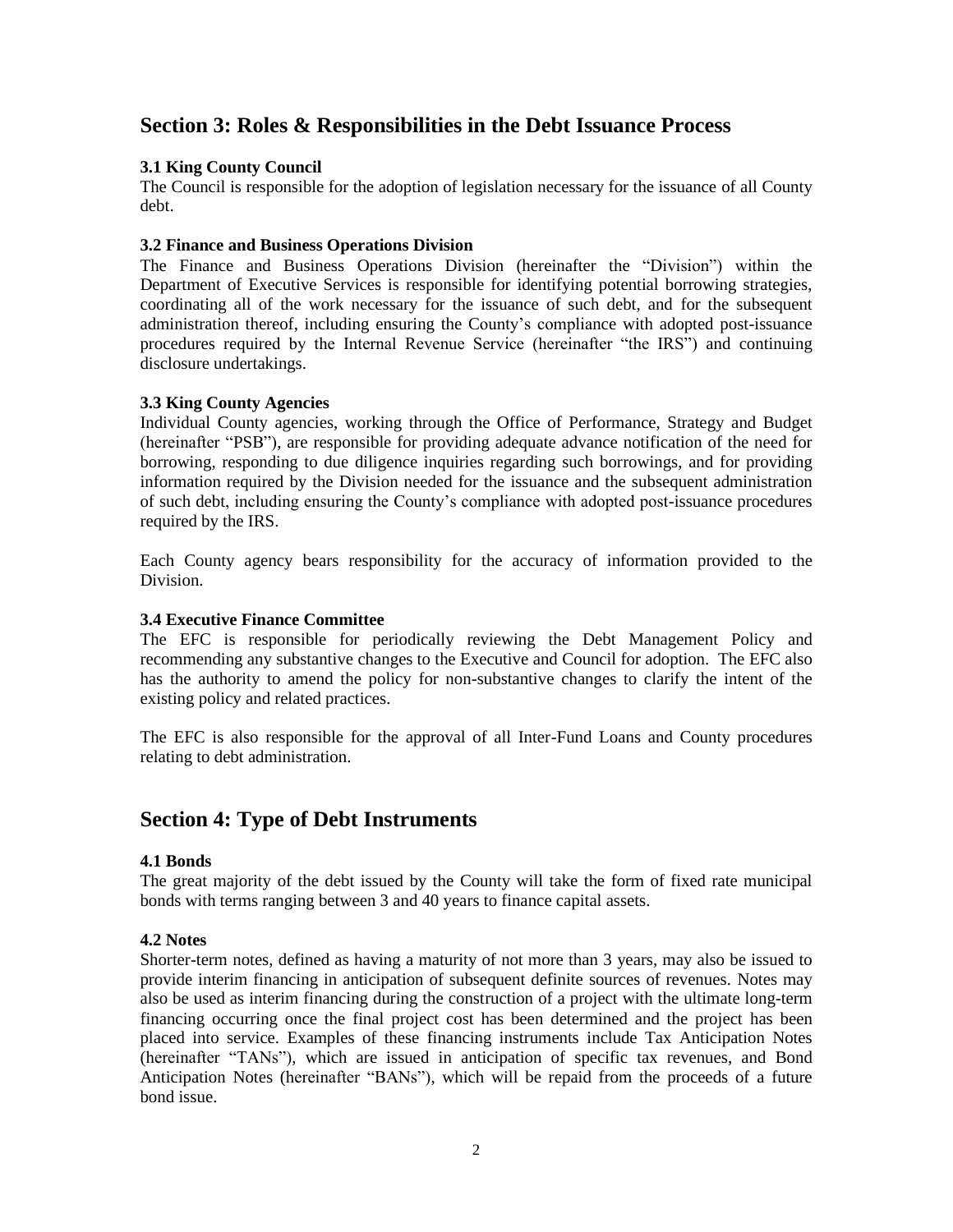#### **4.3 Variable Rate Debt**

The County may issue variable rate debt in order to lower the cost of borrowing and, in accordance with the principles of asset-liability management, to reduce the County's exposure to changes in interest rates.

There are several different forms of variable rate debt including, but not limited to, variable rate demand bonds (VRDBs), floating rate notes (FRNs), direct purchase bank loans and commercial paper (CP). The County will assess the comparative costs (both issuance and ongoing), trading differential, variation in risk exposure, required administrative effort and the ability to achieve other financing goals when determining the appropriate vehicle to be used for its variable rate debt issues.

#### **4.4 Payment Agreements**

If appropriate, the County may utilize payment agreements to produce synthetic fixed rate or variable rate debt instruments in order to either take advantage of market opportunities to potentially lower overall debt service costs or to manage exposure to changes in interest rates and other risks. As defined under state law, a "Payment Agreement" means a written agreement which provides for an exchange of payments based on interest rates, or for ceilings or floors on these payments, or an option on these payments, or any combination, entered into on either a current or forward basis. A typical form of payment agreement is an "interest rate swap" in which one party usually exchanges a variable rate for a fixed rate with another party.

The use of payment agreements exposes the County to various risks that are not present, or are present to a more limited degree, in relation to the issuance of standard County debt instruments. The risks include, but are not limited to, basis risk, tax risk, termination risk and counter-party risk. Due to these risks, the use of payment agreements will require the County to devote greater resources to their subsequent monitoring and administration.

In recognition of the added risk exposure, the use of a payment agreement will only be contemplated when it can be satisfactorily documented that the expected benefits compensate for the additional risks and administration costs by an appropriate margin.

The rationale for and the guidelines governing the execution and management of such payment agreements by the County are presented in detail, together with definitions of certain terms and risks, in Appendix A--King County Payment Agreement Policy.

### **4.5 Conduit Financing Vehicles**

Although they will typically entail somewhat higher financing costs compared to the issuance of standard County debt, for certain projects the County may rely on alternative conduit financing vehicles such as 63-20 Bonds or Certificates of Participation (COPs) that are issued by third parties but are still secured by County revenues such as property lease payments.

The rationale for the use of such conduit financing vehicles is that they may provide other benefits to the County that more than offset the higher financing costs. Such benefits stem from the fact that the use of such conduit financing vehicles allows projects designed for the County's use to be constructed and owned by private parties. The private parties agree to accept the risks associated with construction costs and can usually maintain the facility at a lower annual operating cost.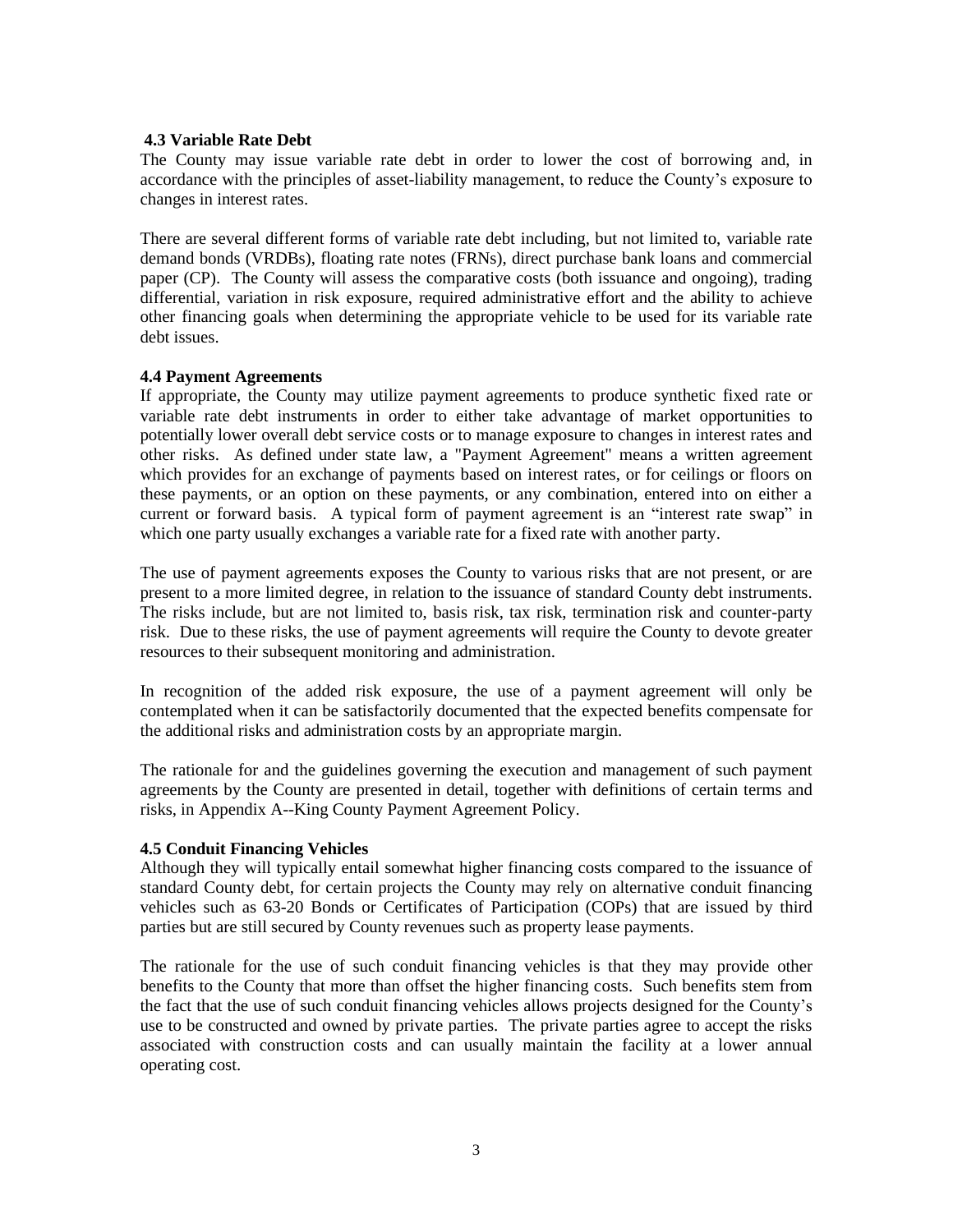## **Section 5: Security for Debt Instruments**

## **5.1 General Obligation (GO) Debt**

The lowest cost of funds will normally be obtained through the issuance of general obligation debt secured by the full faith and credit of the County. The two types of general obligation debt are:

- *Unlimited Tax General Obligation (UTGO) Debt* is payable from excess tax levies that are approved by the voters. Any proposition for UTGO debt must be approved by 60% of the voters casting a vote and the total number of ballots cast must be at least equal to 40% of the total number of voters voting in the last general election.
- *Limited Tax General Obligation (LTGO) Debt* is payable from regular general fund tax levies and revenues, and includes all types of obligations whether bonds, notes, leasepurchase financing contracts, loans or other payment obligations.

Although ultimately pledging general fund revenues, LTGO debt is also issued for the benefit of other County funds that can document sufficient future revenues to pay the debt service incurred. In cases in which the County pledges its full faith and credit in support of debt issued on behalf of other funds, the general fund may levy a charge on such funds as compensation for the provision of such credit enhancement. The criteria for such charges are determined by PSB in consultation with the Division.

Total GO debt -- limited and unlimited tax -- is subject to a statutory limitation of 5.0% of the County's assessed valuation. Of this amount, up to 2.5% may be used for County purposes and up to 2.5% may be used for metropolitan functions (currently Wastewater Treatment and Transit). Within these limits, total LTGO debt is subject to a statutory limitation of 1.5% of the County's assessed valuation without voter approval.

The County will attempt to maintain a substantial amount of unused debt capacity within these limitations in order to preserve future financing flexibility.

### **5.2 Revenue-backed Obligations**

When both feasible and cost-effective, the County will finance capital assets by issuing debt secured solely by a pledge of certain revenues. Examples of such pledged revenues may include (but are not necessarily limited to) both the operating revenues of County Enterprise Funds or special dedicated taxes.

If general tax revenues are not pledged as security, the issuance of such obligations will not count against the County's GO statutory debt limitations and therefore the County's unused debt capacity will be preserved.

In order to provide greater protection for the holders of revenue-backed obligations, the issuance of such obligations will normally require the County to meet certain specific covenants. These covenants may include the establishment of a debt service reserve fund, additional reporting requirements, and the achievement of required debt service coverage ratios. Complying with such covenants may entail additional costs for the County.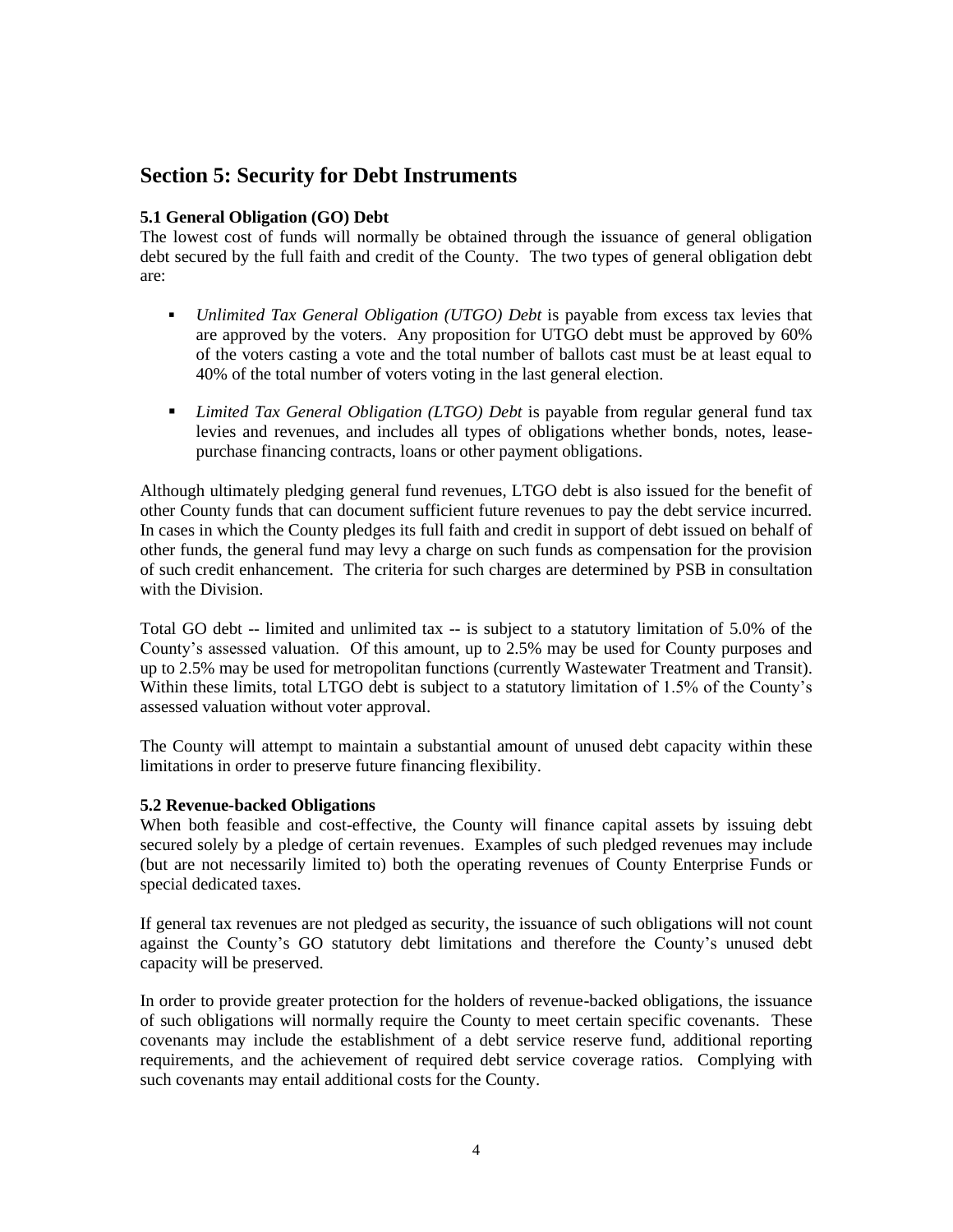While there may be no statutory limits to the amount of such revenue obligations that can be issued, there are limitations related to the County's ability to repay the debt. Prior to issuing new revenue-backed obligations, the County must satisfy an Additional Bonds Test. An Additional Bonds Test demonstrates that the current revenues pledged as security would be sufficient to meet required debt service coverage requirements on both the new obligations and any existing obligations issued on parity with the new obligations in each year that the new obligations are outstanding.

#### **5.3 Double-barreled Obligations**

Double-barreled bonds are general obligation bonds that are additionally secured by a pledge of certain revenues.

By issuing such double-barreled bonds, the County's general fund is effectively providing credit enhancement to other County funds. Bonds secured by the full faith and credit of the County are typically rated more highly by the credit rating agencies than revenue-backed obligations. As a result of the higher credit rating, the interest rates obtained on double-barreled bonds will normally be lower than interest rates for obligations backed solely by revenues.

Before issuing double-barreled bonds, the Division will take account of several factors including the estimated debt service savings, the risk to the County's general fund, the County's remaining debt capacity and the anticipated impact on the County's overall credit rating. Specifically, the County will review whether the anticipated savings in debt service costs are sufficient to justify using the full faith and credit of the County to provide additional credit enhancement to revenuebacked obligations. To maximize the benefits obtained from utilizing the County's finite capacity to issue double-barreled LTGO bonds over time, the Division will not only consider the absolute benefits available in terms of lower interest rates but also whether prevailing credit spreads (i.e. the differentials in interest rates for differences in credit ratings) are narrow or wide by historical standards.

Since double-barreled bonds are secured by a pledge of revenues, their issuance will normally require the County to meet the same, or similar, covenants as those described in Section 5.2. As they carry the pledge of the full faith and credit of the County, such bonds may be subject to the same general fund charge as compensation for the provision of such credit enhancement as described in Section 5.1.

### **5.4 Credit Enhancement & Liquidity Support**

Instruments such as bond insurance or bank facilities may be used to provide additional credit enhancement or liquidity support for County debt when necessary for the completion of a transaction or when it can be demonstrated that the cost of such instruments is expected to be more than offset by the resulting reduction in debt service.

In order to avoid the often substantial fees for bank-provided facilities and to eliminate certain forms of risk associated with such facilities, such as rollover or market access risk (see Section 6.9 below), the County will consider the use of its own assets held in the King County Investment Pool as an alternative source of liquidity support for certain forms of its variable rate debt, socalled "self-liquidity".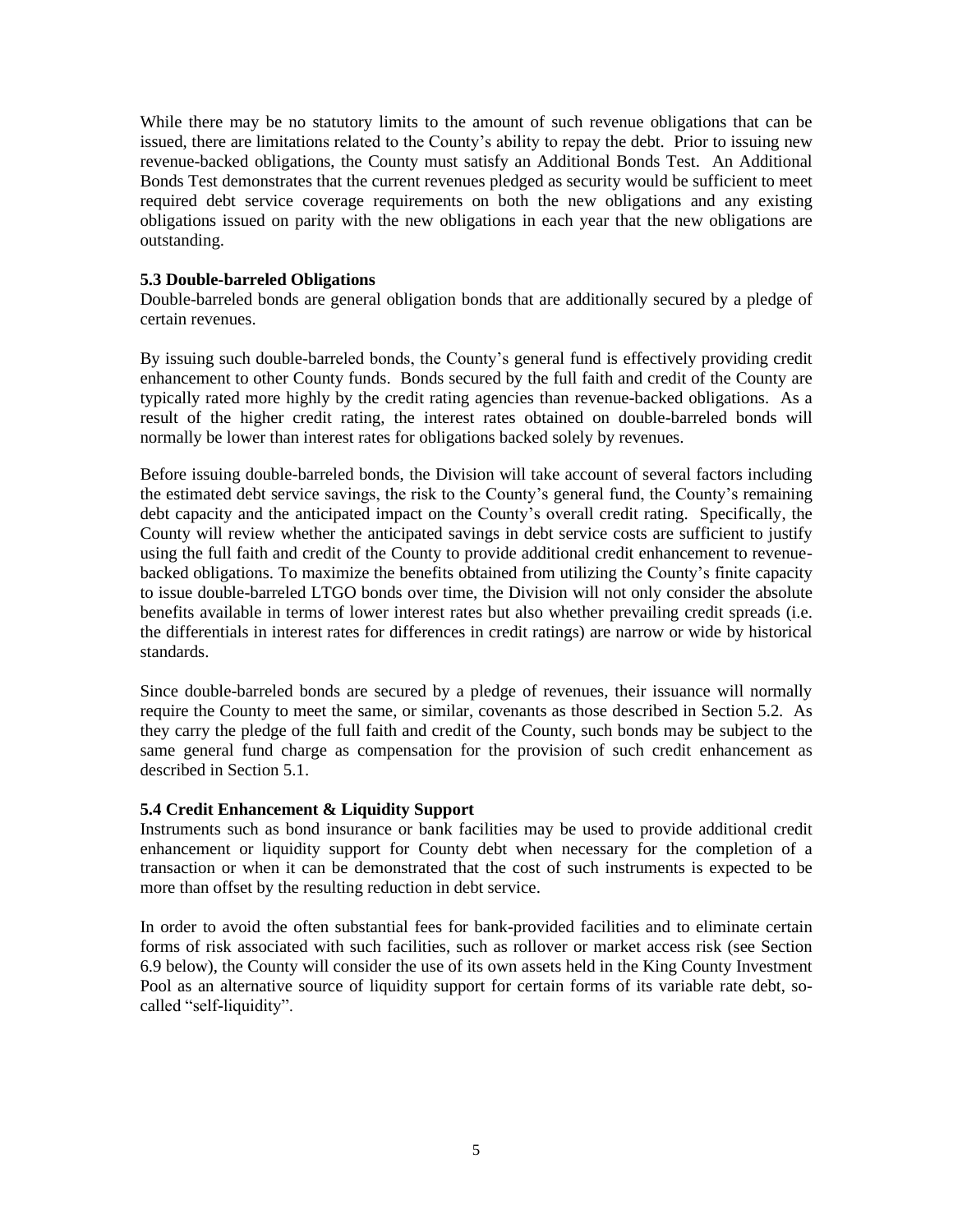## **Section 6: Guiding Principles of Debt Management**

## **6.1 Purpose**

Debt financing is primarily utilized to provide funding for the acquisition and construction of County capital assets. Debt financing for capital projects offers several important benefits vis-àvis cash funding, including the following:

- **Exercise 1** allows the County to undertake capital expenditures prior to accumulating sufficient funds necessary for the completion of the entire project;
- **•** preserves cash for other purposes, including notably the retirement or defeasance of previously-issued higher cost debt (so-called "cash optimization");
- In allows the cost of such assets to be spread over future users of those assets, thereby providing greater inter-generational equity; and
- **Example 1** allows the County to benefit from the subsidy for municipal entities provided by the federal government through the ability to issue debt on a tax-advantaged basis.

The County has set a minimum threshold that a capital asset must have an expected useful life of at least 3 years to be considered for debt financing. Shorter-term notes, defined as having a maturity of not more than 3 years, may also be issued to provide interim financing in anticipation of subsequent definite sources of revenues such as taxes or the issuance of long-term bonds. Although use of such notes may be justified for a number of different practical reasons, notes shall NOT be used to postpone the issuance of bonds purely in expectation of future declines in the County's long-term borrowing costs.

Debt financing will NOT be used to finance current operations. However, for certain large, nonrecurring expenses such as lawsuit settlements, the County may determine that it is prudent to fund such expenditures through the issuance of debt in order to amortize the payment of such expenses over an extended period. In addition, conditions may exist where the County would find it economically advantageous to pre-fund certain ongoing operating expenditures (e.g. pension or OPEB payments) through the issuance of debt.

### **6.2 Issue Size**

The issuance of municipal debt involves certain transaction costs including, but not limited to, payments to underwriters, legal counsel, financial advisors and rating agencies. Such costs of issuance are typically lower, as a percentage of the principal amount, for larger debt issues. Accordingly, to take advantage of such economies of scale in issuance costs, when feasible, the County will attempt to combine the financing of several different projects into larger debt issues.

Combining the financing of several different projects into a larger issuance has the additional important benefit of helping to dilute any private use that may exist with regard to one or more of the projects.

### **6.3 Term of Financing**

The term of any financing will not exceed the estimated useful life of the asset(s) being financed.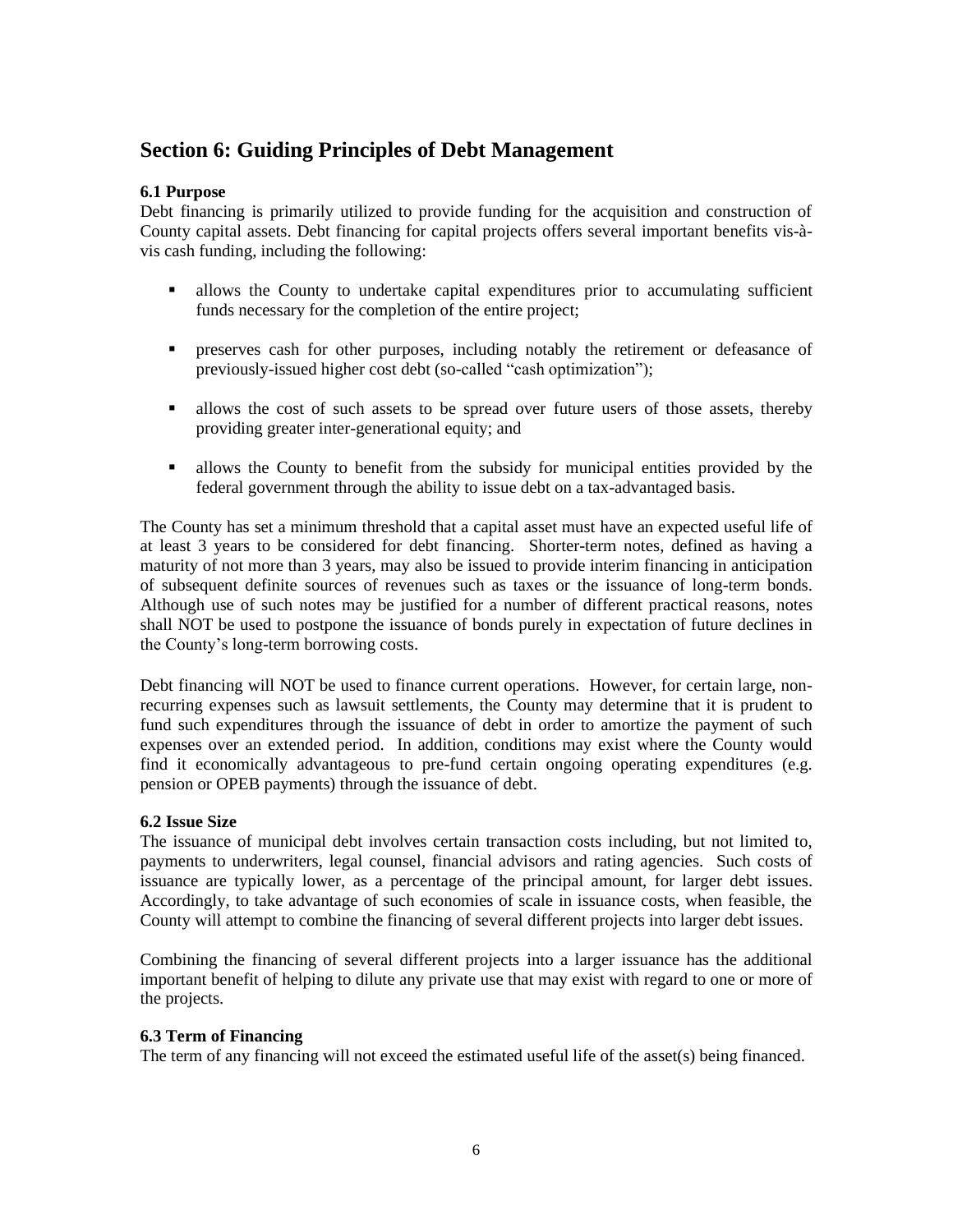The term of financing will also not exceed the expected term of any revenue streams that are specifically dedicated to the payment of the debt service on the financing.

#### **6.4 Debt Service Profiles**

The County will generally structure its fixed rate bonds to produce approximately level annual debt service payments (comprised of both principal and interest) over the life of the debt.

An issue of GO bonds is often used to provide financing for a number of separate projects, each of which may have different useful lives. Such so-called "various-purpose" bond issues are essentially a composite of individual bond issues for each of the separate projects. As such, although debt service will usually be levelized on a project-by-project basis, the debt service profile for the bond issue in aggregate will normally exhibit a series of discrete declines as the principal for each of the projects is fully amortized.

Back-loading of principal, however, will be considered in certain circumstances. Such circumstances include when the benefits from the debt issuance can clearly be demonstrated to be greater further in the future; when such structuring is beneficial to the overall amortization schedule of a fund's capital structure; or when the structure will more closely match debt service to the anticipated repayment source.

#### **6.5 Use of Inter-Fund Loans**

Before pursuing short-term interim financing in the public markets for a project (e.g. anticipation notes or commercial paper), the issuance and interest costs shall be compared with the cost of meeting the cash-flow need through temporary borrowing via an inter-fund loan from the King County Investment Pool.

All Inter-Fund loan requests shall be submitted to the Division for review to ensure that suitable reimbursement language is included. Following Division review, the request will be submitted to the EFC for final review and approval.

### **6.6 Tax-Advantaged vs. Taxable Debt**

Normally, the issuance of tax-advantaged debt will produce a lower cost of financing for the County. However, the County will compare the relative financing cost of tax-advantaged debt with that of issuing taxable debt, and, in making a selection between the two alternatives when the relative costs are close, will give some consideration to the costs of adhering to the postissuance compliance procedures necessitated by the IRS for tax-advantaged debt. In the comparison of the alternatives, the County will consider both the projected difference in interest cost on the initial issuance, but also any difference in the projected value of the call options between the two alternatives.

For certain capital projects that include usage by private or non-profit entities beyond allowable limits, it may be advantageous for the County to issue some portion of the funding in the form of taxable debt in order to create "qualified equity". For some other capital projects or for expenditures that are not classified as capital, the County will only be able to issue taxable debt.

It may also prove advantageous to undertake a refunding using taxable debt when outstanding bonds are not close to their call date.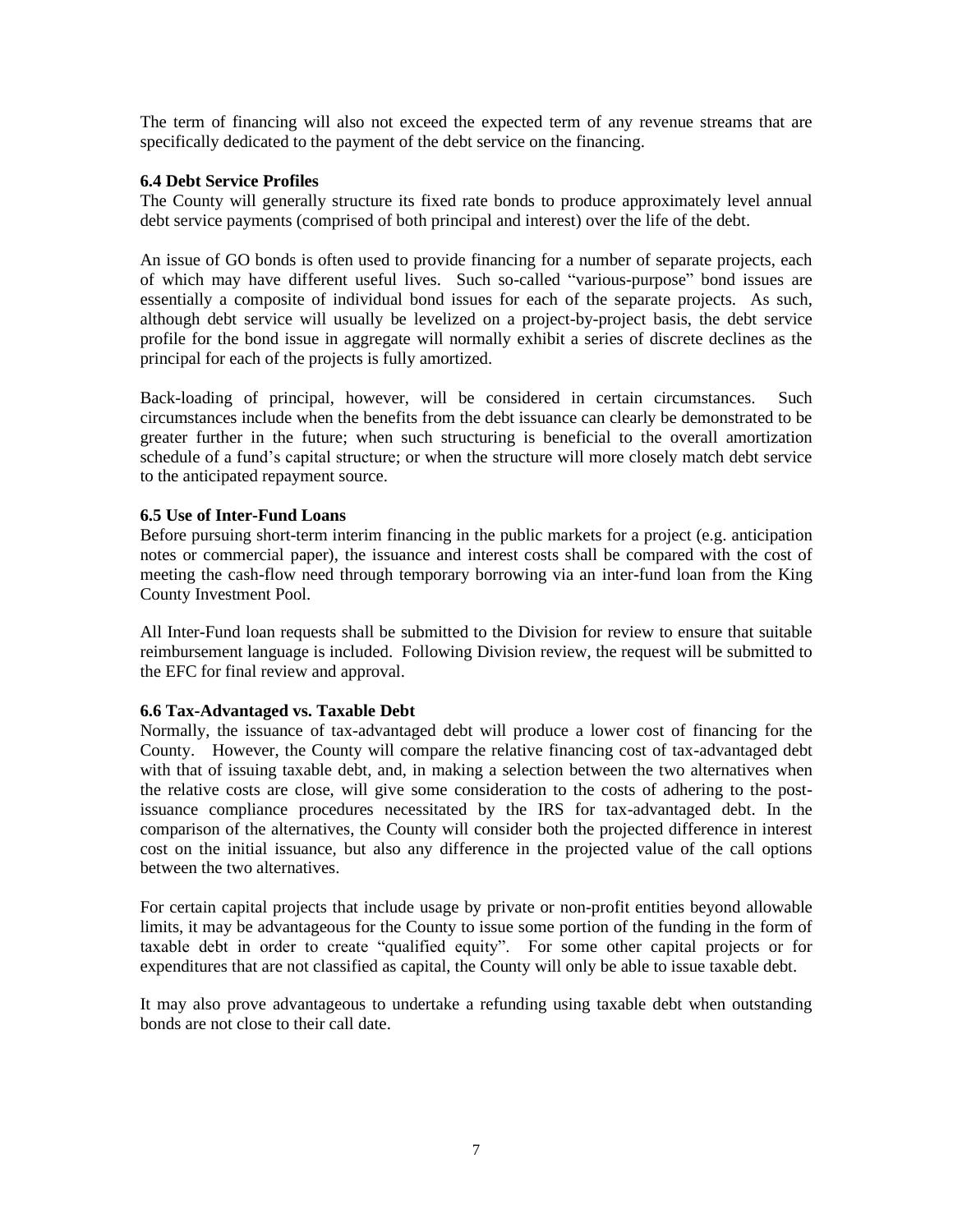#### **6.7 Refunding Transactions**

The County will periodically refund (refinance) outstanding debt for the purpose of achieving debt service savings.

In most refunding transactions, the County issues new fixed rate bonds (the refunding bonds) with a life equal to the remaining life of the bonds to be refunded (the refunded bonds). The refunding bonds are sized so that the proceeds, which are deposited into an escrow account, together with any investment earnings thereon, will provide sufficient funds to pay the remaining debt service payments on the refunded bonds until they are called.

Municipal bonds are routinely issued with provisions that allow the bonds to be called (i.e. retired) any time after approximately ten years. The right of municipal issuers to call their bonds any time after 10 years is an option that has economic value. The value of this option will fluctuate significantly over the life of the bonds, and, as such, it is important that the County establishes threshold economic values that it will accept for exercising a call option.

The County is permitted by IRS regulations to issue tax-advantaged refunding bonds within 90 days of, or after, the first call date of the bonds to be refunded. Such an issuance is referred to as a "current refunding transaction".

Once the initial call date has passed, the value of the call option declines as bonds approach their stated maturities. Because of this diminishing value, the target savings for a current refunding transaction shall take into account the remaining life of the refunded bonds. Unless otherwise justified, a current refunding will require graduated minimum net present value savings as follows:

| Remaining life (years) | <b>Present Value Savings</b> |
|------------------------|------------------------------|
| $\leq=2$               | $1\%$                        |
| $>2 \<=4$              | 2%                           |
| $>4$ & $\leq$ 7        | 3%                           |
| $>7 \<=10$             | 4%                           |
| >10                    | 5%                           |

Depending on IRS regulations, the County may have one or more options to refund outstanding bonds earlier than 90 days prior to their call date if it wishes to take advantage of favorable interest rate conditions. These include issuing tax-advantaged refunding bonds, taxable refunding bonds or doing a forward refunding in which tax-advantaged bonds are sold currently but not delivered until a later date (which would be within the 90-day window for a current refunding). Collectively, such options are labelled as "advance refunding transactions".

The most efficient of these options is the issuance of tax-advantaged refunding bonds since they will typically provide the lowest borrowing costs. In recognition of this, an advance refunding using tax-advantaged refunding bonds will be undertaken if it produces debt service savings with a present value of at least **5%** of the refunded bonds. Because the latter two options -- the issuance of either taxable refunding bonds or a forward refunding -- will involve higher borrowing costs, they will only be undertaken if they produce debt service savings with a present value of at least **10%** of the refunded bonds.

In addition, advance refunding transactions that would achieve these respective savings targets will NOT be undertaken if the resultant net present value of the debt service savings does not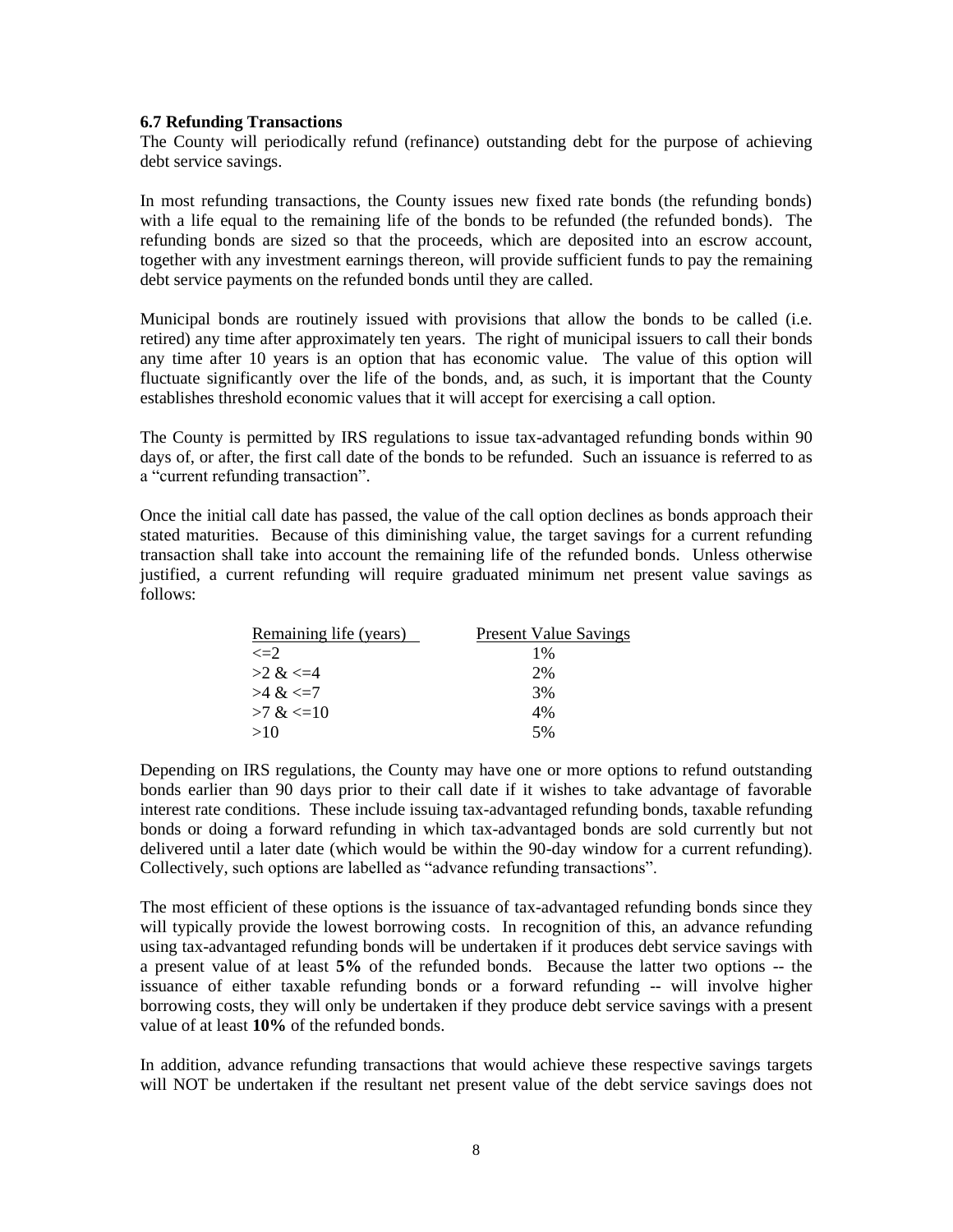exceed the value of the "negative arbitrage" that is incurred in the escrow established for the refunding transaction. This requirement is termed "50% escrow efficiency".

Further, based on guidance from the County's financial advisor, savings targets higher than these minimum thresholds may be appropriate for certain advance refunding transactions. Among the circumstances that may justify requiring such higher savings targets are the length of time remaining before the initial call date of the refunded bonds, the remaining life of the refunded bonds beyond the call date, the differential in the value of the call option included with the refunding bonds compared to the value associated with a standard tax-advantaged issuance, and higher-than-average coupon interest rates on the refunded bonds. Additionally, part of this analysis will be a comparison of the projected savings available from these advance refunding transactions with the projected savings available to the County from waiting to pursue a current refunding within 90 days of the call date on the refunded bonds.

Unless otherwise justified, the maturity of any refunding bonds will not extend beyond the remaining life of the original bonds and the transactions will typically be structured in such a way as to produce approximately equal or proportional debt service savings in each of the remaining years of the life of the original bonds.

The appropriate refunding savings targets will typically be monitored on a maturity-by-maturity basis, although on occasion other considerations may warrant inclusion of some maturities in a refunding transaction that do not meet such thresholds.

Instead of issuing fixed rate refunding bonds, on occasion the County may issue variable rate bonds and enter into an interest rate swap agreement to produce a fixed rate refunding bond issue. In recognition of the additional risks associated with such swap-based transactions, however, the County must achieve projected minimum present value debt service savings threshold targets that are both *at least 5%* higher than those identified above and at least *5%* higher than those that would be produced from fixed rate advance refunding transactions.

A refunding that does not meet the present value savings targets identified above may still be undertaken if there are other considerations such as the desire to eliminate burdensome covenant restrictions or to respond to other possible changes that affect the County's debt.

The County will NOT refund debt for the sole purpose of deferring debt service unless justified by unique circumstances.

### **6.8 Fixed vs. Variable Debt**

The majority of County debt takes the form of fixed rate long-term debt. Such debt provides the benefit of stable and certain annual debt service payments. While fixed rate bonds offer longterm predictability for debt service costs, it is prudent for County funds of sufficient size to finance a portion of their capital program using variable rate debt for the following reasons.

■ *Lower debt service costs*. One important advantage of issuing variable rate debt is that such debt typically produces lower debt service costs over time. This expectation is based on the historical experience that the normal shape of the yield curve is upwardsloping, meaning that short-term interest rates are lower than long-term interest rates, together with the evidence that forecasts of interest rates implied by the yield curve systematically tend to overstate future rates because investors value the liquidity of shortterm debt instruments. In combination, these considerations mean that variable rate debt,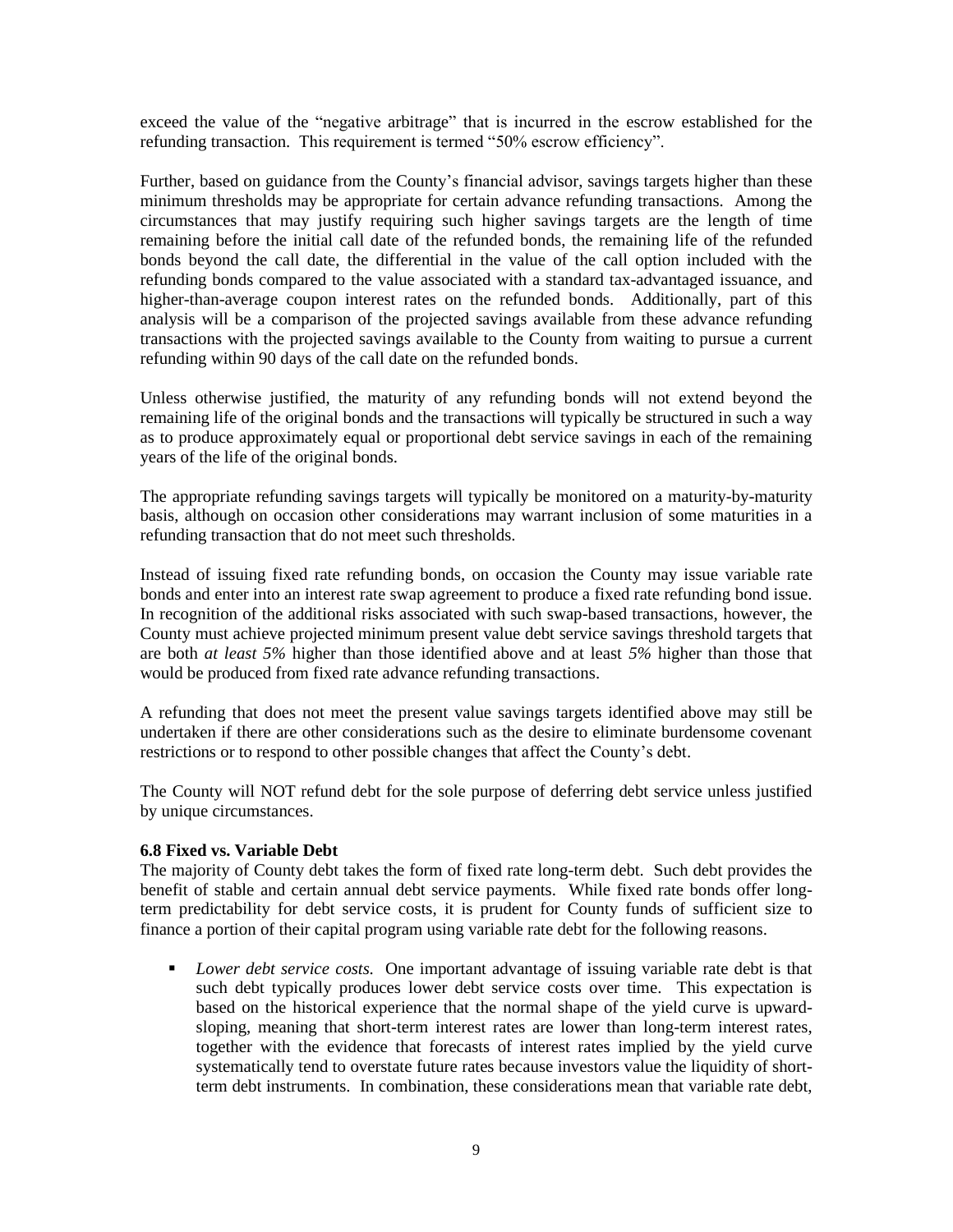the rates on which reflect short-term yields, should result in a lower cost of borrowing over time than using fixed rate long-term bonds.

■ *Reduced net exposure to changes in interest rates.* Another important advantage of using variable rate debt is that it would act as a natural "hedge" to the exposure of the different County funds to the impact of changes in short-term interest rates on their investment income. Most County funds have significant cash balances that are held in the County's Investment Pool. Since the Investment Pool is typically invested in relatively short-term instruments, changes in short-term interest rates will result in volatility in the total revenues of County funds. Because changes in the interest rates on variable rate debt are likely to be positively correlated with changes in the yield on the County Investment Pool, changes in the interest expense of variable rate debt will provide a natural offset to changes in the investment income as interest rates increase or decrease. Using variable rate debt to fund a portion of their capital structure would therefore reduce the exposure of County funds to changes in interest rates.

Furthermore, the amount or percentage of variable rate debt to be incurred in order to hedge against volatility in a Fund's interest earnings on its investment balances does not require an exact matching of cash assets with variable debt liabilities. The reason for this is that changes in taxable interest rates, which are earned by the Investment Pool, are expected to result in smaller absolute changes in tax-exempt interest rates, which the County pays on its variable rate debt. (Note: Variable rate debt issued solely to act as a hedge against invested assets will henceforward be termed "hedged variable rate debt", while any additional amounts will be termed "unhedged variable rate debt").

▪ *Increased financing flexibility.* An additional advantage of issuing variable rate debt instruments is that it provides greater financing flexibility. While fixed rate debt is almost always sold with a ten-year call feature, variable rate debt can usually be redeemed at any time. This flexibility can be useful in restructuring the County's debt service pattern or if there is uncertainty regarding the timing of the revenues to be used to retire principal. Certain types of variable rate debt also incorporate an option for the County to convert the debt to fixed rate bonds. As opposed to relying on the potentially time-intensive process of issuing new bonds, the ability to exercise this option provides the County with greater flexibility to respond quickly to changes in financial market conditions if it is considered prudent to lock in long-term fixed rates.

The potential risk associated with issuing unhedged variable rate debt to take advantage of such lower expected lifetime borrowing costs is that increases in interest rates may cause significantly higher debt service costs that may be difficult for different County funds to absorb out of their available revenues. The prudent level of outstanding unhedged variable rate debt for each of the different County funds will therefore depend on several considerations such as the stability and/or controllability of their revenues. The County will solicit input from its financial advisor and review relevant rating criteria from the credit rating agencies regarding the appropriate amount of unhedged variable rate debt for each different fund.

#### **6.9 Limited Renewal, Market Access and Rollover Risk**

Although variable rate debt normally takes the nominal form of long-lived obligations, such debt usually exposes the County to so-called "renewal risk".

These obligations are generally either secured by bank credit or liquidity facilities or are sold to banks as direct loans (see Section 7.3 below). In all these cases, the banks are typically not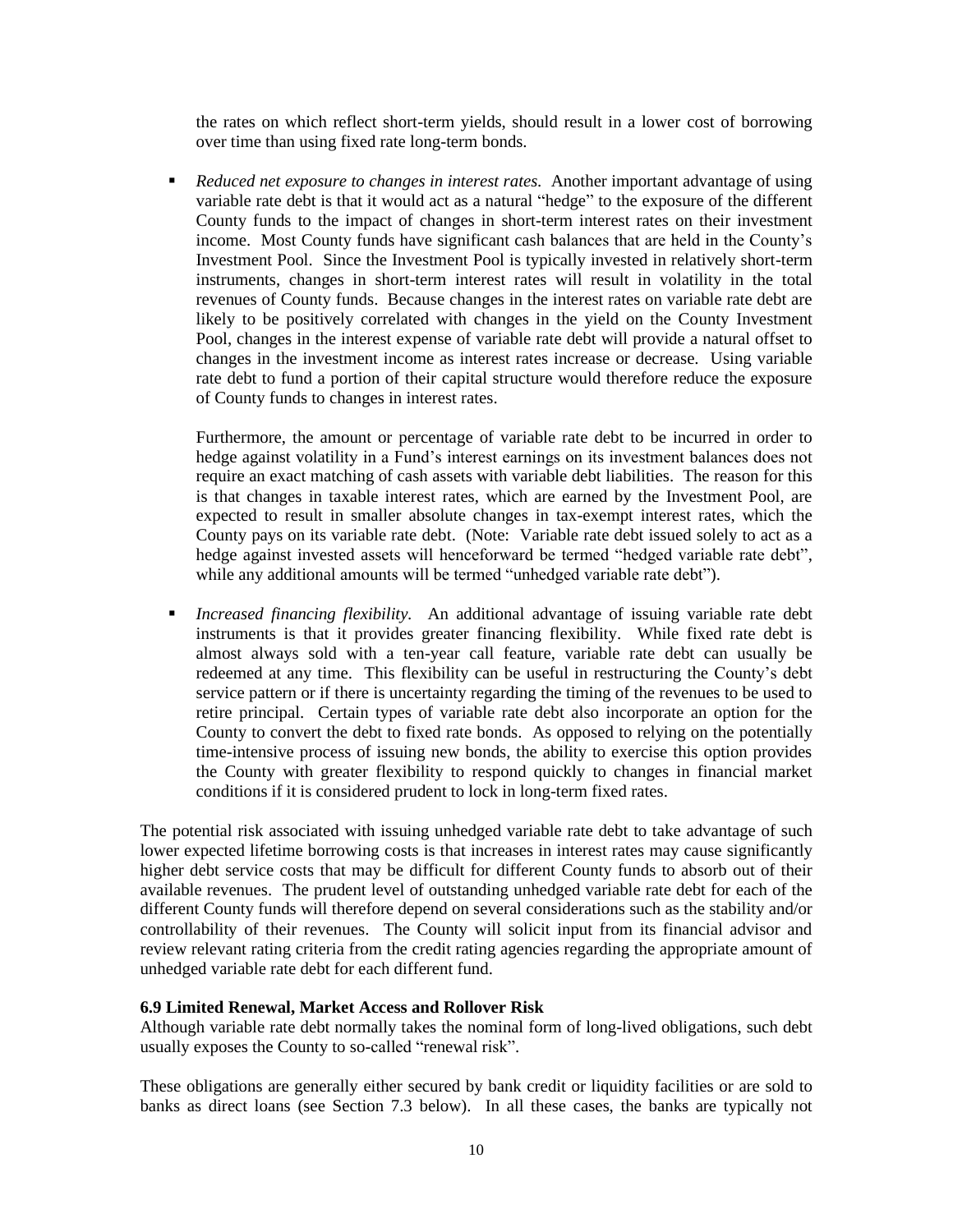willing to make these commitments for a period that exceeds 5 years and, as such, the County must periodically renew or replace such arrangements. This entails a risk that such renewal or replacements may occur at a time when either a particular bank, or even the banking industry as a whole, is in a period of turmoil which may force the County to renew or replace such facilities on very disadvantageous terms. Indeed, in extreme market conditions, the County potentially may be unable to renew or replace these expiring arrangements, necessitating either the premature redemption of such debt or conversion to a potentially expensive fixed rate mode. This risk is referred to as renewal risk.

To limit such renewal risk, the County will attempt to enter into such arrangements with a welldiversified group of different banks, thereby limiting its exposure within its overall variable rate debt portfolio to any individual bank. Such diversification offers the additional benefit of limiting the County's exposure to negative news regarding one of its credit or liquidity support providers that would adversely impact the re-pricing of the interest rates that the County pays on its variable rate debt. (Such risk is sometimes referred to as "bank" or "headline" risk.)

The County will also attempt to limit renewal risk by staggering the expiration of such bank facilities so that a large number do not need to be renewed or replaced simultaneously. This limits exposure to a situation when the entire banking industry may be under pressure to raise their pricing or even withdraw from a particular line of municipal business.

A risk similar in nature to the above is intrinsic to the use of BANs to provide interim project financing since their issuance assumes that the County will be able to issue bonds or a subsequent BAN issue to provide the takeout financing when the BANs mature. However, such subsequent issuances may potentially be expensive or, in extreme market conditions, impossible. In the context of BANs, this risk is often referred to as "market access" or "rollover" risk.

Extreme market access and rollover risk may be partially mitigated by maintaining working relationships with several large banks which, even when accessing the public sale market is unfeasible, may be able to provide continued interim financing as a private placement (see below) on an expedited basis. This may allow the County to avoid paying off maturing BANs directly, which would preclude such projects from being eligible for later tax-advantaged bond funding.

The most significant basic safeguard against renewal, market access and rollover risk, however, is the County's maintenance of its excellent credit ratings since such risks are greatly magnified for lower-rated issuers. When market conditions have deteriorated in recent years, investors have demonstrated a marked preference for higher-rated credits. This has resulted in much wider credit spreads at such times and, to the extent that any credit is available in the municipal market, a definite bias in favor of the strongest credits.

### **6.10 Limited Market Timing**

Except in unusual market conditions that are widely considered to be transitory in nature, the County will NOT attempt to structure and time its debt issues on the basis of interest rate forecasts.

Unless specific debt service or rate targets need to be met, County debt will be issued as expeditiously as possible to support the most advantageous financing schedules for County capital projects and to take advantage of available refunding opportunities. As a frequent issuer, the County will therefore issue debt in all market conditions, which will result in a blend of interest rates on its overall debt portfolio.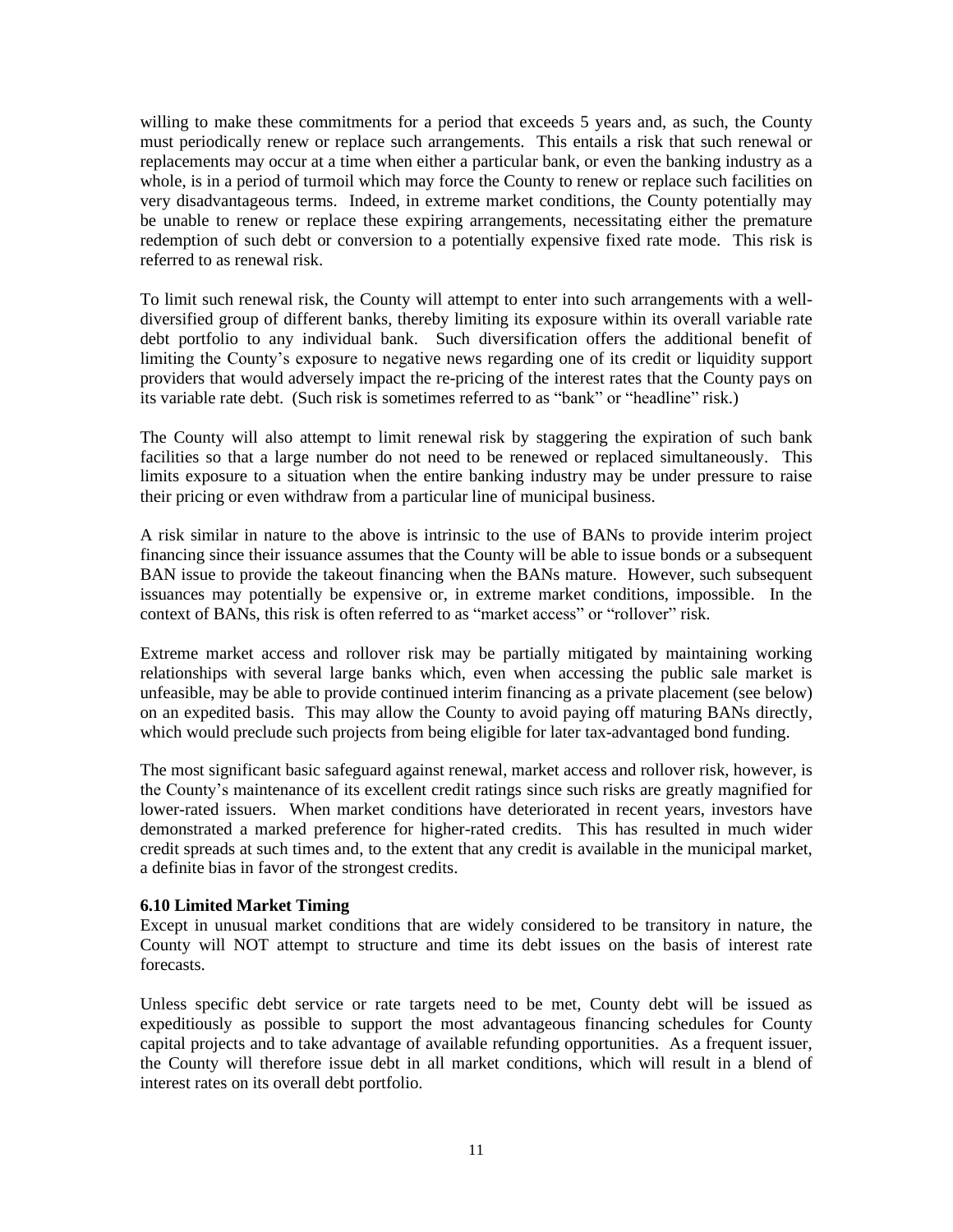## **Section7: Debt Issuance Methods**

## **7.1 Reliance on Professional Advisors**

In selling debt, the County will place heavy reliance on its financial advisor, bond counsel, disclosure counsel and, in the case of negotiated sales, underwriter(s). Following are definitions of these roles and responsibilities:

- *Financial Advisor:* the primary role of the County's financial advisor is to identify the market opportunities for bond sales and ensure the County's financial interests are protected on any debt issuance. The financial advisor helps determine the structure and timing of the bond issue, evaluates bond sales, and assists in the closing of transactions;
- *Bond Counsel:* the primary role of bond counsel is to certify that the County has legal authority to issue the bonds. The bond counsel also works with the County to ensure compliance with all federal tax law constraints and statutory and procedural requirements;
- **•** *Disclosure Counsel:* the primary role of disclosure counsel in the sale process is to help ensure, and then certify, that the County's offering documents provide all necessary and relevant information that potential investors would need to base their decision as to whether or not to purchase the bonds;
- *Underwriter:* the primary function of the underwriter is to purchase debt issues from the County and resell them to investors. In a negotiated sale, the underwriter provides expertise regarding the structure of the debt issue that will enhance its marketability. Underwriters also act as remarketing agents for certain forms of the county's variable rate debt.

Consistent with County procurement practices, the Division will periodically issue Requests for Proposals (RFPs) in order to enter multi-year contracts (or other arrangements) with such professionals. The preferred candidates will be selected on the basis of their experience, the proposed pricing of their services, and other considerations deemed appropriate.

### **7.2 Competitive Sales vs Negotiated Sales**

The County prefers to sell debt by means of competitive sales.

In a competitive sale, the County solicits bids from underwriting firms to purchase its debt, and sells the debt to the firm offering the lowest interest cost bid. The County prefers this method because: (1) it ensures that the debt is sold at the lowest interest cost for the given issue structure and the prevailing market conditions; (2) the underwriting cost tends to be lower compared to negotiated sales; and (3) it promotes the appearance of an open and fair process.

Negotiated sales will be used, however, for certain debt issues for which a specific result is required and for more complicated debt issues for which closer underwriter input can provide added value in the structuring and marketing of the debt.

### **7.3 Private Placements**

The County may also utilize private direct placements which are transactions that are neither competitive nor negotiated but placed directly with one or two investors, usually banks. Included in such category are various loan programs administered by the state or federal government.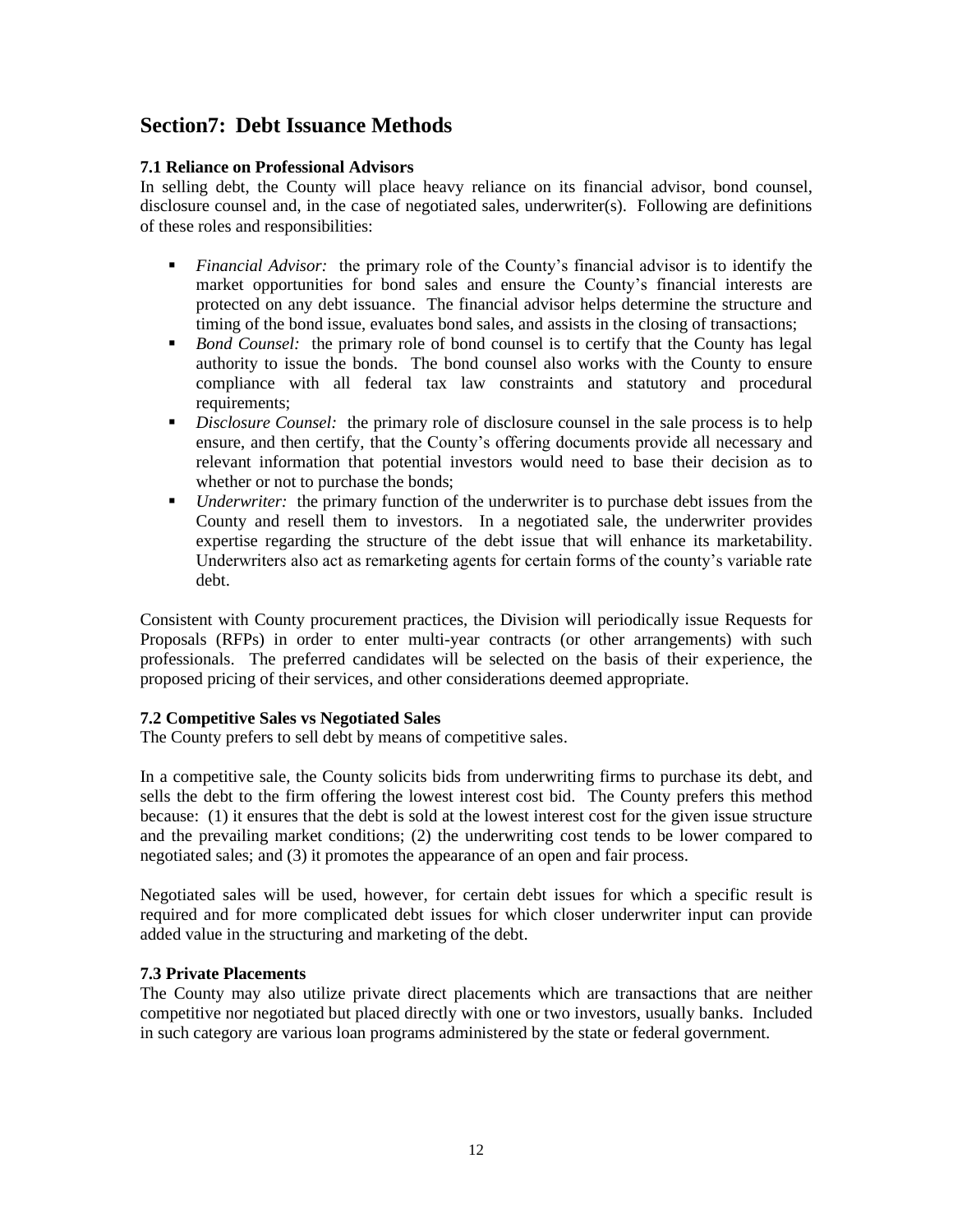#### **7.4 Credit Enhancements**

As mentioned, credit enhancement instruments such as bond insurance or bank credit and liquidity facilities will be used to provide additional security for County debt when necessary to complete a transaction and when it can be demonstrated that the cost thereof is expected to be more than offset by the reduction in debt service. (When sold competitively, the decision to insure bonds is made by the winning underwriter rather than by the County.)

## **Section 8: Debt Administration Duties**

### **8.1 Investment of Proceeds**

Each bond ordinance will provide for the establishment of funds and accounts, which will be designated in advance by the County. Each ordinance will identify the investing officer for the funds held by the County, and any investments will generally be made in accordance with the County's Investment Policy and procedures established by the County. For refunding transactions, proceeds will be invested in highly-rated securities such as those issued by the US Treasury, including State and Local Government Series (SLGS) securities, and other securities permitted under State law.

The County will consider investment agreements on a case-by-case basis and enter into agreements when appropriate through a process of competitive bidding that adheres to U.S. Treasury regulations and guidelines.

#### **8.2 Post-Issuance Tax Compliance**

The county will adhere to written procedures for post-bond issuance tax compliance with federal tax law as recommended by bond counsel and adopted by the EFC to ensure that bonds remain eligible for favorable tax treatment throughout their lifetimes.

### **The Division is not responsible for arbitrage and other tax law requirements for junior taxing districts for which the County serves** *as ex officio* **treasurer.**

#### **8.3 Financial Disclosure**

The County is committed to providing full financial disclosure.

The Division will adhere to written disclosure procedures adopted by the EFC to ensure that the County complies with applicable securities law in providing full disclosure upon the issuance of all debt. The Division will serve as the focal point for compiling information provided by County agencies needed for inclusion in the official statements to be used in the initial offering of the County's debt.

The Division will adhere to written disclosure procedures adopted by the EFC to ensure that the County meets its continuing disclosure undertakings pursuant to the Securities and Exchange Commission Rule 15c2-12 and provides other financial information required by various covenant agreements in a timely manner. Filings required pursuant to the County's Rule 15c2-12 continuing disclosure undertakings will be submitted using the Electronic Municipal Marketplace Access ("EMMA") system maintained by the Municipal Securities Rulemaking Board.

The Division will serve as the focal point for responding to requests from bondholders, rating agencies, and other external parties. To facilitate such communication, the County will provide pertinent financial information on a website dedicated to the investor community (an "Investor Webpage").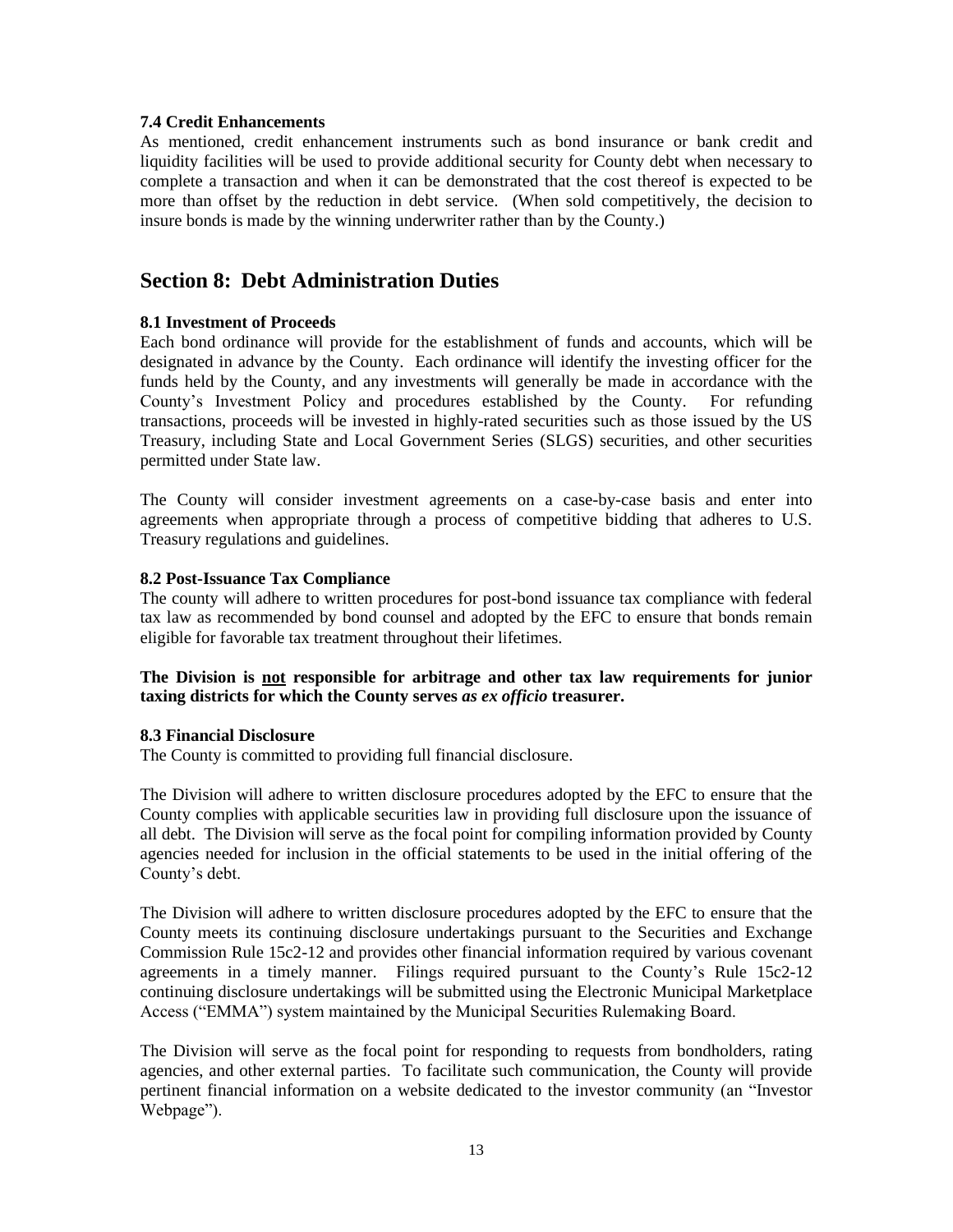#### **APPENDIX A**

## **KING COUNTY PAYMENT AGREEMENT POLICY**

#### **1.0 Introduction**

This document sets forth the policies that will govern the execution and management of payment agreements. A "Payment Agreement" means a written agreement which provides for an exchange of payments based on interest rates, or for ceilings or floors on these payments, or an option on these payments, or any combination, entered into on either a current or forward basis. This Payment Agreement Policy is a subset of King County's Debt Management Policy.

A typical form of payment agreement is an "interest rate swap". An interest rate swap is a contract entered into by an issuer with a swap provider to exchange periodic interest payments. Normally, one party agrees to make payments to the other based upon a fixed rate of interest in exchange for payments based on a variable rate.

For example, the County may issue variable rate debt and simultaneously enter into an interest rate swap contract. The swap contract may provide that the County pay to the swap counter-party a fixed rate of interest in exchange for the counter-party making variable payments that are expected to be similar to the amount payable on the variable rate debt. In other circumstances it may prove cost-effective for the County to enter into an interest rate swap agreement to synthetically create variable interest rate exposure instead of issuing variable rate directly.

The size of the interest rate swap market (estimated in the tens of trillions of dollars) far exceeds that of the municipal bond market. Participants in the municipal bond market are primarily limited on one side to governmental and other tax-exempt issuers and, on the other, to investors who have a U.S. federal income tax liability. Participants in the interest rate swap market include both of these groups as well as corporations and investors of all types, both domestic and international. The sheer size of this market can produce efficiencies not seen in the municipal market. Furthermore, this diverse group of participants also means that there is likely a party whose goals for their borrowing or investment program are different than those of the County's (i.e., the County would like to reduce its risk exposure while the other party is more tolerant of risk). The interest rate swap market provides these parties with increased options for aligning their investing and borrowing outcomes more closely with their respective goals.

The County may be willing to enter into such an agreement if it results in the expectation of the County paying a lower net fixed or variable rate of interest than it would have to pay if it simply issued fixed or variable rate bonds. The benefits from using swaps depend on financial market conditions. For example, during the early 2000s the County could have consistently lowered its fixed-rate borrowing costs by at least 50 basis points had it been able to enter into such interest rate swaps instead of issuing fixed rate bonds. Since then, however, the use of such swaps by municipalities for such purpose has been greatly reduced.

Although the County may enter into an interest rate swap agreement with the expectation of paying an all-in lower amount than on a traditional financing, a "synthetic" structure often carries different risks than a fixed rate transaction. Although the expected payments may be lower, over time the costs of the synthetic transaction may prove excessive and there may also be acceleration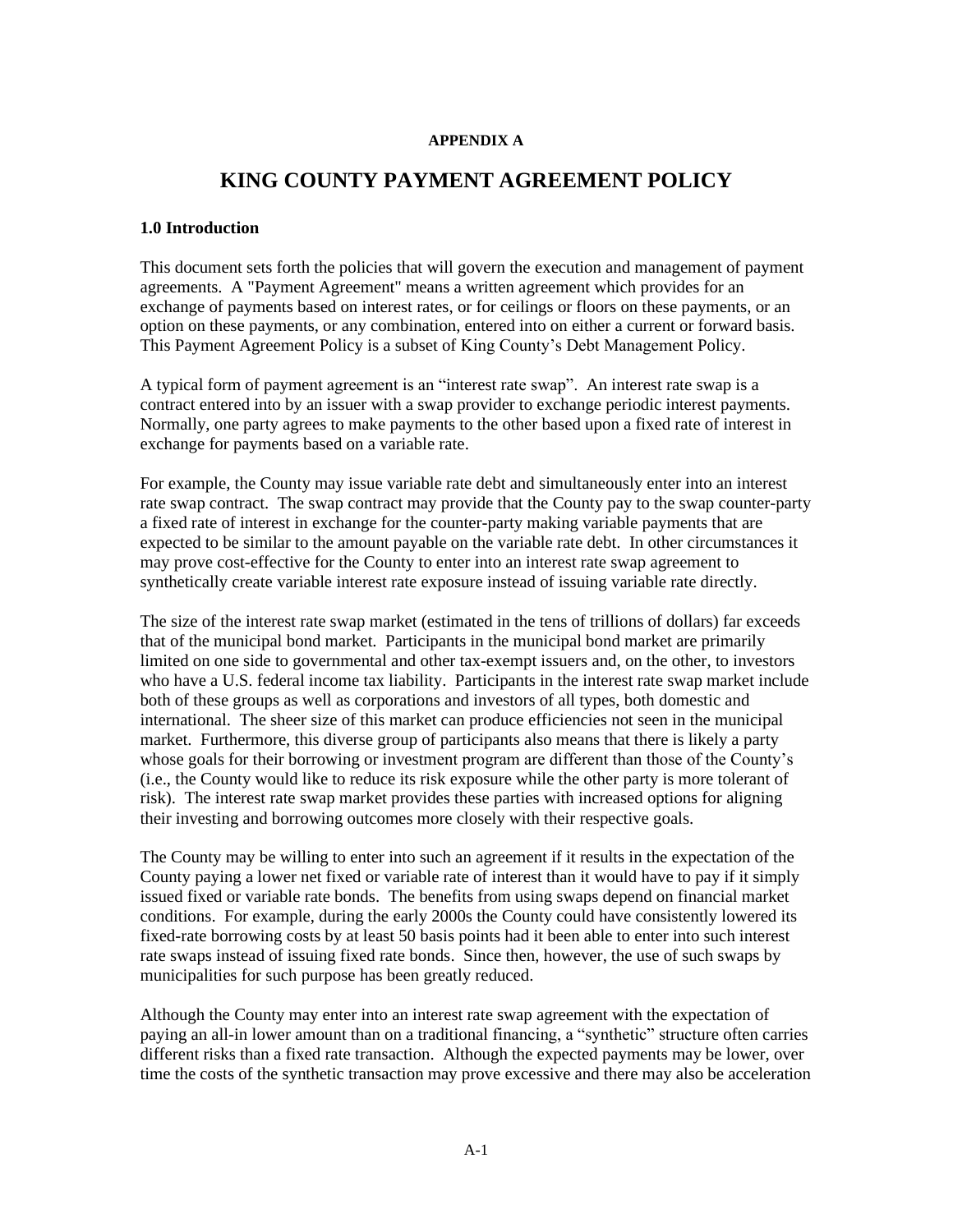or termination provisions that could require substantial payments on a timeframe different from the expected payment schedule.

The purpose of this Payment Agreement Policy is to establish guidelines for the execution and management of the County's payment agreements, including interest rate swaps. This Policy confirms the commitment of the Executive, Council, staff, and advisors to adhere to sound financial and risk management practices, with the goal of achieving the lowest possible cost of capital within prudent risk parameters. It is expected that this policy will be updated periodically as necessary.

## **2.0 Philosophy Regarding Use of Payment Agreements**

Payment Agreements may be executed when they achieve a specific objective consistent with the County's overall financial policies. The County will use payment agreements to produce an expected result not otherwise available in the cash market or to provide a higher level of expected savings, expected lower level of risk, expected greater flexibility, or other expected direct benefits related to the debt obligation with which the payment agreement is associated.

The County will not use payment agreements that it expects would: (i) create extraordinary leverage or financial risk; or (ii) provide insufficient price transparency to allow reasonable valuation.

Payment agreements will not be used for speculation. For policy purposes, speculation means taking additional risks, unrelated to the County's business, in an effort to increase returns.

Reasons to use payment agreements include, but are not limited to:

- Reducing expected interest expense;
- Hedging and actively managing interest rate, tax, basis, and other risks;
- Achieving an appropriate asset/liability match within a particular fund; and
- Achieving variable rate funding without utilizing the services of a remarketing agent and obtaining credit enhancement and/or liquidity agreements.

All payment agreements will conform to the requirements set forth in RCW 39.96, as amended, related to payment agreements.

The Council will be responsible for adopting legislation necessary for the County to enter into such transactions. Specific delegation from the Council will be obtained by the Division prior to entering into any payment agreements pursuant to such legislation.

### **3.0 Permitted Instruments**

The County may use the following financial products after identifying the specific financial objective(s) and assessing the attendant risks:

• Interest Rate Swaps – Immediate or forward starting variable-to-fixed rate swaps may be used to capture current market fixed interest rates or attempt to minimize variable rate exposure. Fixed-to-variable rate swaps may be used to create additional variable interest rate exposure.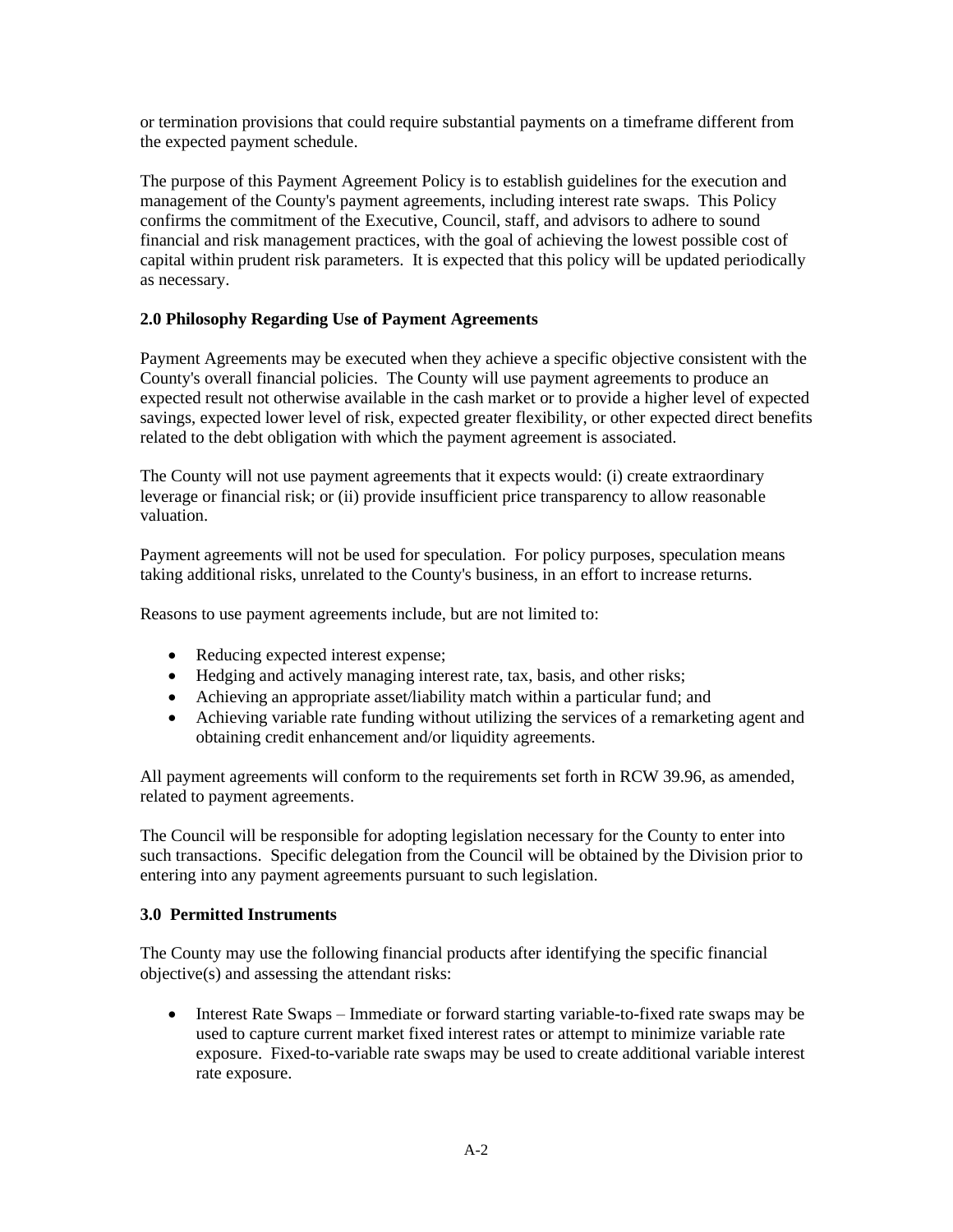• Interest Rate Caps, Floors, and Collars – Financial contracts may be used to limit or bound exposure to interest rate volatility.

*An interest rate cap is an agreement entered into by the issuer of variable rate debt in which the counter-party agrees to pay any portion of the interest on an index that exceeds a specified interest rate. Absent any deterioration in the credit of the issuer and subject to counterparty and basis risk, such a cap creates an upper limit on the interest cost to the issuer of variable rate debt.*

*An interest rate floor is an agreement whereby the issuer of variable rate debt agrees to pay a stated rate of interest based on an index even if the actual rate on the variable rate debt (after adjusting for any changes in the credit quality of the issuer) is lower. The issuer receives an upfront fee from a counter-party in exchange for the obligation to pay the difference between the interest rate floor and the actual rate on the index.*

### *A collar is a combination of a cap and a floor.*

• Options on Swaps – Sales or purchases of options may be used to commence or cancel interest rate swaps.

## *A swaption is an option held by one party that provides that party the right to require that a counter-party enter into a swap contract on certain specified terms.*

- Basis Swaps Variable-to-variable rate swaps may be used to manage basis or tax risk and change the basis on which variable cash flows are determined.
- Rate Locks Rate locks may be used to hedge an upcoming fixed rate bond issue.
- Other financial products These may be used with the approval of the Council.

### **4.0 Risk Analysis**

The County will evaluate all permitted instruments with respect to the risks with which they are associated. A specific determination must be made that the expected benefits exceed the identified risks by an adequate margin over those available in the traditional cash market, if any.

The County will analyze and evaluate the potential risk involved by examining the factors listed below:

- Market or interest rate risk Does the transaction hedge or create interest rate volatility?
- Risk of Uncommitted Funding Does the transaction entail the risk of future refinancing needs?
- Legal Risk Is the County authorized by its governing law to enter into the transaction, and does the proposed transaction conform to RCW 39.96?
- Reporting Considerations Has the County consulted its accounting staff and auditors to determine the impacts such a transaction will have on the County's financial statements (including mark-to-market considerations)?
- Rating Risk Does the proposed transaction pose undue risk to the County's debt ratings? Has the proposed transaction been reviewed by the rating agencies?
- Termination Risk Under what circumstances might the transaction be terminated? What is the probable range of termination values? How would a possible termination payment be funded?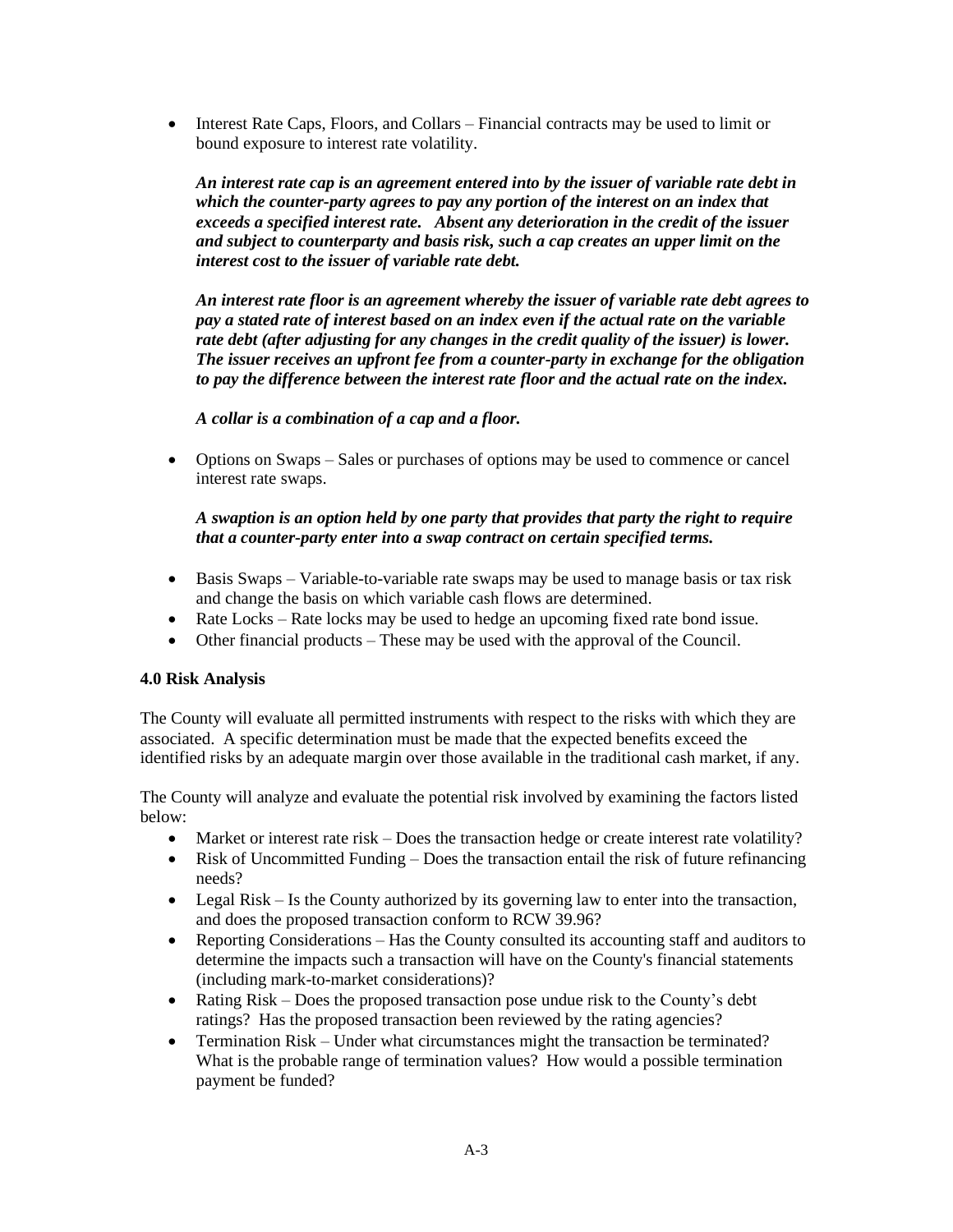- Counter-party Risk What is the creditworthiness of the counterparty? (Ratings and rating outlooks)
- Basis Risk Do the anticipated payments the County will receive match the payments it makes? If not, is the basis risk justified by the expected benefits?
- Tax Risk Is the financial outcome of the transaction subject to change if there is a change in federal income tax policy?

Once a payment agreement has been executed (implying that the first five threshold items above have been satisfactorily addressed), the County would continue to face termination risk, counterparty risk and, depending on the index used, may also face basis risk and tax risk. The following discussion addresses each of these risks.

*Termination risk* refers to the potential consequences for the County if the payment agreement has to be terminated earlier than scheduled. All payment agreement documents will identify events that trigger automatic termination. These can include credit-related events such as ratings downgrades, bankruptcy/insolvency of either party, and nonpayment of debt by either party. If a payment agreement is terminated, the County would face the reversion of its underlying debt to its original form and/or may be liable for potentially large payments if the termination occurs at a time of adverse market conditions.

*Counter-party risk* represents one source, albeit perhaps the most significant one, of termination risk since the default by a counter-party in a payment agreement and the consequent termination exposes the County to precisely the same potential consequences as those identified in the above paragraph. There are several strategies that the County will use to mitigate counter-party risk, including dealing only with providers that have very high credit ratings, diversifying its exposure across many providers, and requiring providers to post collateral when counter-party ratings dip below specified levels.

*Basis risk* arises when the variable rate payments an issuer receives under a payment agreement are not sufficient to cover the variable interest rates that it must pay on its bonds. This is often the result of basing the payment agreement on a different index. For example, while variable tax-exempt bond rates track the Securities Industry and Financial Markets Association (SIFMA) index, payments made to tax-exempt issuers on variableto-fixed rate swaps are frequently based on a percentage of a short-term taxable index (historically, the London InterBank Offered Rate (LIBOR), but currently transitioning to the Secured Overnight Financing Rate (SOFR)). If the relationship between these indices changes during the life of the swap, the County may have to pay an additional amount to cover the payments on its variable rate debt over and above the fixed rate it would be paying under the payment agreement. Over and above the use of an index that does not exactly track the SIFMA index, an issuer would also incur additional variable rate payments on the underlying variable rate bonds if it or its credit support provider experiences any deterioration in credit during the term of the payment agreement.

*Tax risk* represents one source, albeit a very significant one, of basis risk. This is because a change in federal tax rates is one major factor that would have a significant impact on the relationship between the SIFMA index, which reflects the rates on tax-exempt debt, and a taxable short-term interest rate.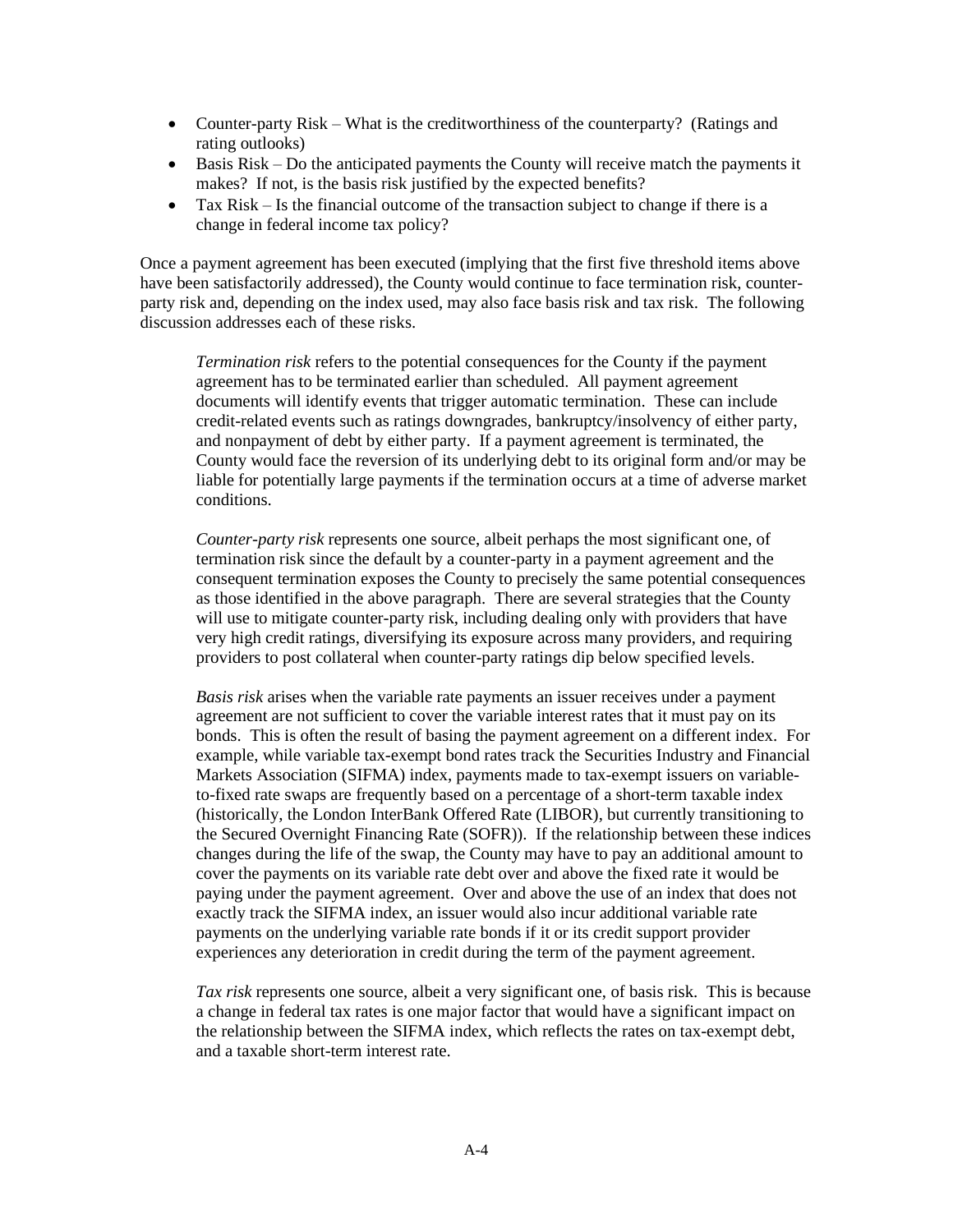The rating agencies will need to be convinced that the County is fully cognizant of the above risks and that it has the financial flexibility to absorb the potentially higher payments that could result from various adverse developments.

### **5.0 Risk Limits**

### 5.1 Value at Risk

The County shall measure, monitor, and limit its market risk on payment agreements. The County will calculate the net effect of a 100 basis point (1%) unfavorable change in interest rates on its payment agreement program at least quarterly. The value at risk will not be allowed to exceed the reasonable ability of the County to provide liquidity for a termination payment in the event of a termination event.

### 5.2 Other limits

Payment agreement terms may not exceed the expected term of the debt obligation associated with the agreement. The total notional amount of the payment agreement may not exceed the total par amount of the debt obligation(s) associated with the agreement (i.e. as the par amount of the debt obligation declines with amortization, the notional amount of the payment agreement must be reduced correspondingly).

### **6.0 Payment Agreement Procurement and Execution**

The County will solicit and procure payment agreements by competitive bid when feasible. Only parties conforming to the minimum credit standards outlined in this Policy and that have agreed to terms and conditions acceptable to the County will be allowed to participate in a competitive transaction.

The County may procure payment agreements by negotiated methods if it determines that due to the size, complexity or timing considerations of a particular agreement, competitive bidding is undesirable, impractical or impossible and a negotiated transaction would result in the most favorable terms. The County will attempt to price the agreement based upon an agreed-to methodology, relying on available pricing data. The County will use a financial advisor to assist in price negotiations and the determination of the method of procurement.

Regardless of the method of procurement, the County will obtain a finding from the financial advisor that the payment agreement and the terms and conditions of the agreement are "commercially reasonable" pursuant to RCW 39.96.

The Director of the Finance and Business Operations Division or his or her designee may execute Council-approved payment agreements and other documents related to such transactions and may execute the documents related to similar transactions, if such documents result in a transaction consistent with this Policy. This authorization will extend to future termination or modifications of the initial documents, provided such terminations or modifications result in a structure and other parameters that are otherwise consistent with this Policy.

### **7.0 Counterparties Policy**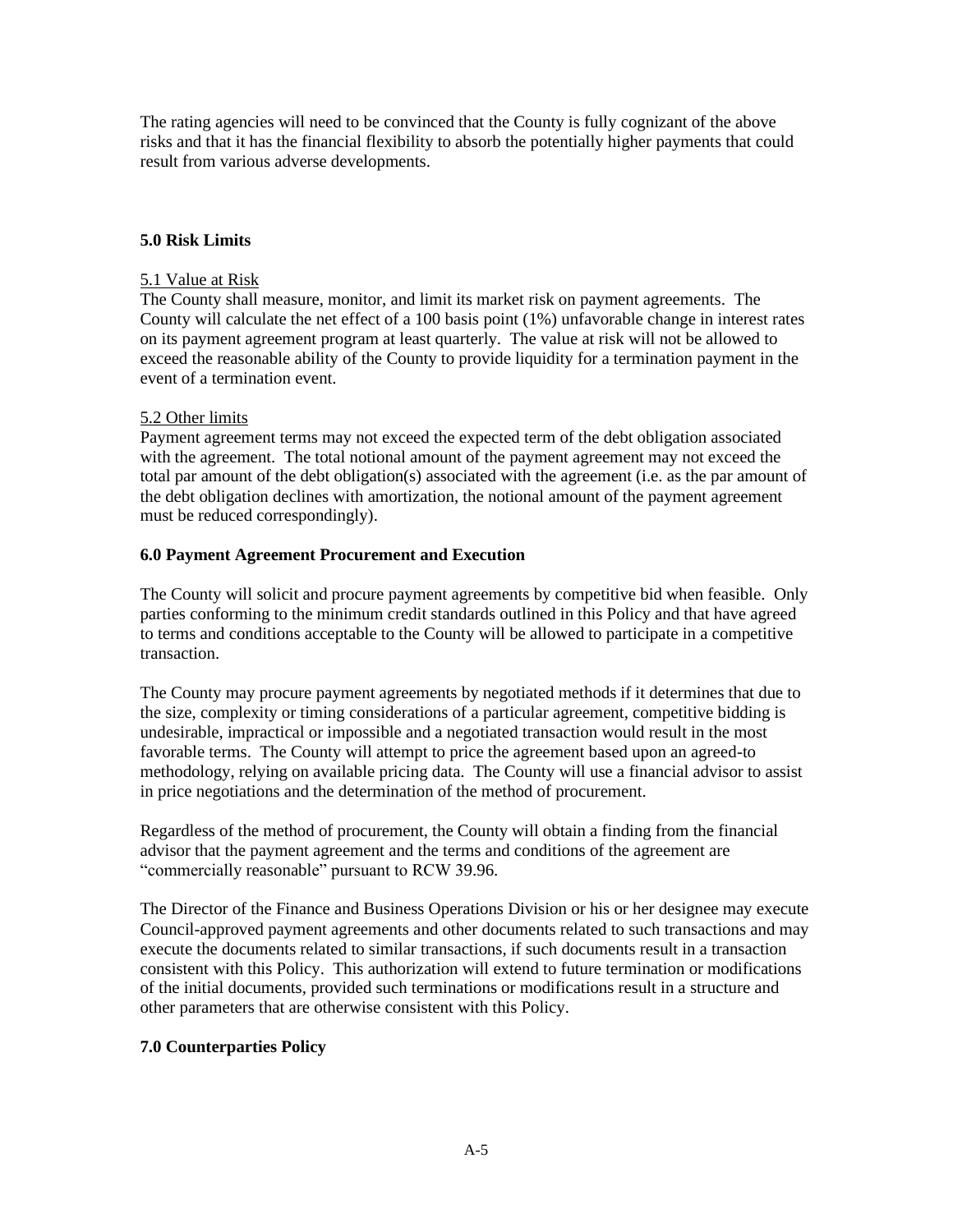The County shall execute payment agreements only with counter-parties with strong credit ratings. The County will attempt to do business with counter-parties with at least two ratings in the "AA" category or above as of the transaction date.

For lower-rated (below "AA" category) counterparties, the County will seek credit enhancement in the form of:

- Collateral:
- Guarantees; and
- Termination events (e.g., if the counterparty rating falls below investment grade).

When the counter-party and any counter-party guarantor is rated below the "AA" category (either at the time of creation of the payment agreement or while the payment agreement is in effect), then:

- The obligations of the counter-party will be 100% collateralized (and preferably 102%) collateralized) by cash, direct obligations of the United States, or Agencies; and
- The cash or obligations will be deposited with the County or with an agent of the County; and
- The collateral obligations will be valued at least weekly.

The County will attempt to structure payment agreements to limit losses due to non-performance of its counter-parties using appropriate strategies, e.g. by using more than one counter-party for an agreement and having the explicit option to terminate an agreement.

The County will establish and review counter-party exposure limits, i.e., not-to-exceed amounts for a given counterparty.

### **8.0 Documentation**

The County will use standard ISDA documentation, including the Master Agreement, Schedule to the Master Agreement, Credit Support Annex, and Confirmation.

## **9.0 Active Management**

The County will seek to maximize the benefits it accrues and minimize the risks it bears by actively managing its payment agreements. This will entail periodic monitoring of market conditions (such as current interest rates, credit ratings of the parties to a transaction, and other relevant factors), in conjunction with the counter-party and the County's advisors, for emergent opportunities and risks. Active management may entail modifications of existing transactions including:

- Early termination of an agreement;
- Shortening or lengthening the term of an agreement;
- Sale or purchase of options; and
- Application of basis swaps.

Each proposed modification must be consistent with this Policy. With the approval and conditions set forth by the Executive Finance Committee, the Director of Finance and Business Operations will have delegated authority sufficient to provide flexibility to actively manage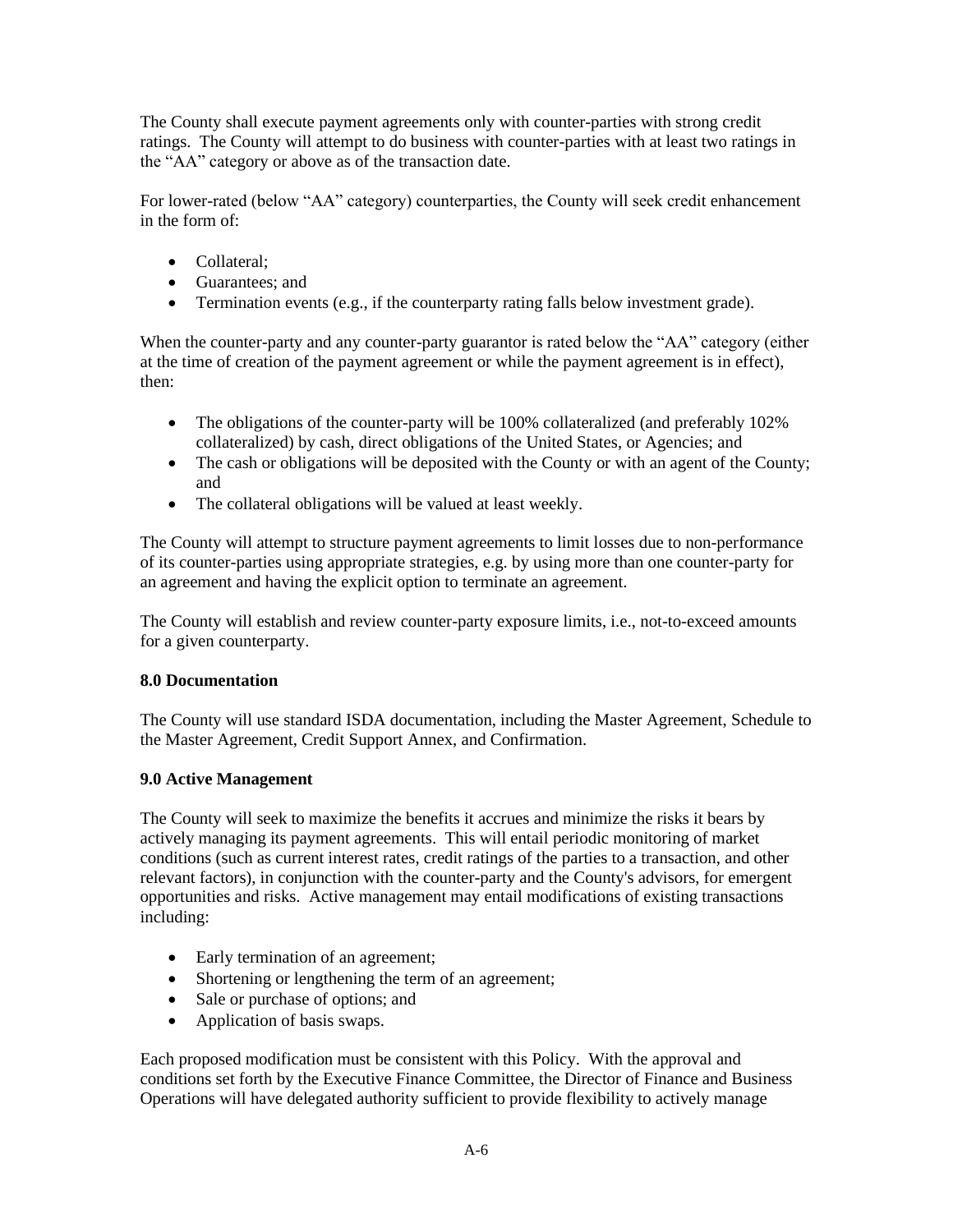existing payment agreements without additional Council approvals. Such delegated authority includes, but is not necessarily limited to, the authority to execute modifications to documents or to exercise actions permitted under the documents related to a transaction. The Finance Director will report all such modifications to the Executive Finance Committee.

## **10.0 Reporting and Disclosure**

The Division will provide an annual report on the status of the County's payment agreements to the Executive Finance Committee. These reports will include market values, cash flows, value at risk and other performance measures, as well as evaluations of each transaction's performance relative to benchmarks or goals set forth for the transaction. The reports will also note all material changes to payment agreements or new agreements entered into by the County since the last report.

The County Executive will monitor and require compliance with this Policy as well as thencurrent accounting practices and federal and state regulations and requirements.

## **11.0 Rating Agencies**

The County will advise the rating agencies of any proposed payment agreements as part of its overall rating agency strategy, and will provide updates to them on any changes.

## **12.0 Payment Agreement Management Plan**

The County will prepare and maintain a payment agreement management plan. This management plan will contain a discussion of the details of the agreement, its risks, regards, and exit strategies. The following will be addressed in the plan:

- A discussion of why the agreement makes sense to the County, given its projected benefits and risks.
- Counterparty ratings and implications for the County.
- Impact on annual financial statements
- Discussion of senior management's awareness of basis risk, termination (or rollover) risk, and counterparty risk.
- The methods for handling basis risk, interest rate risk, termination risk, and counter-party risk.
- Events that may trigger an early termination under the agreement.
- Assessment of the possibility of involuntary termination due to an event of default or event of termination.
- Determination of how much an involuntary or voluntary termination would cost and how it would be paid.
- In the event of early termination, discuss how any variable rate exposure would be rehedged.
- Identity of key personnel and/or positions involved in monitoring the terms of the agreement and counterparty creditworthiness.

### 13.0 Qualified Independent Representative

The County shall select and retain a consultant (the "Swap Advisor") to provide guidance with respect to swap transactions and to act as the County's "Qualified Independent Representative,"